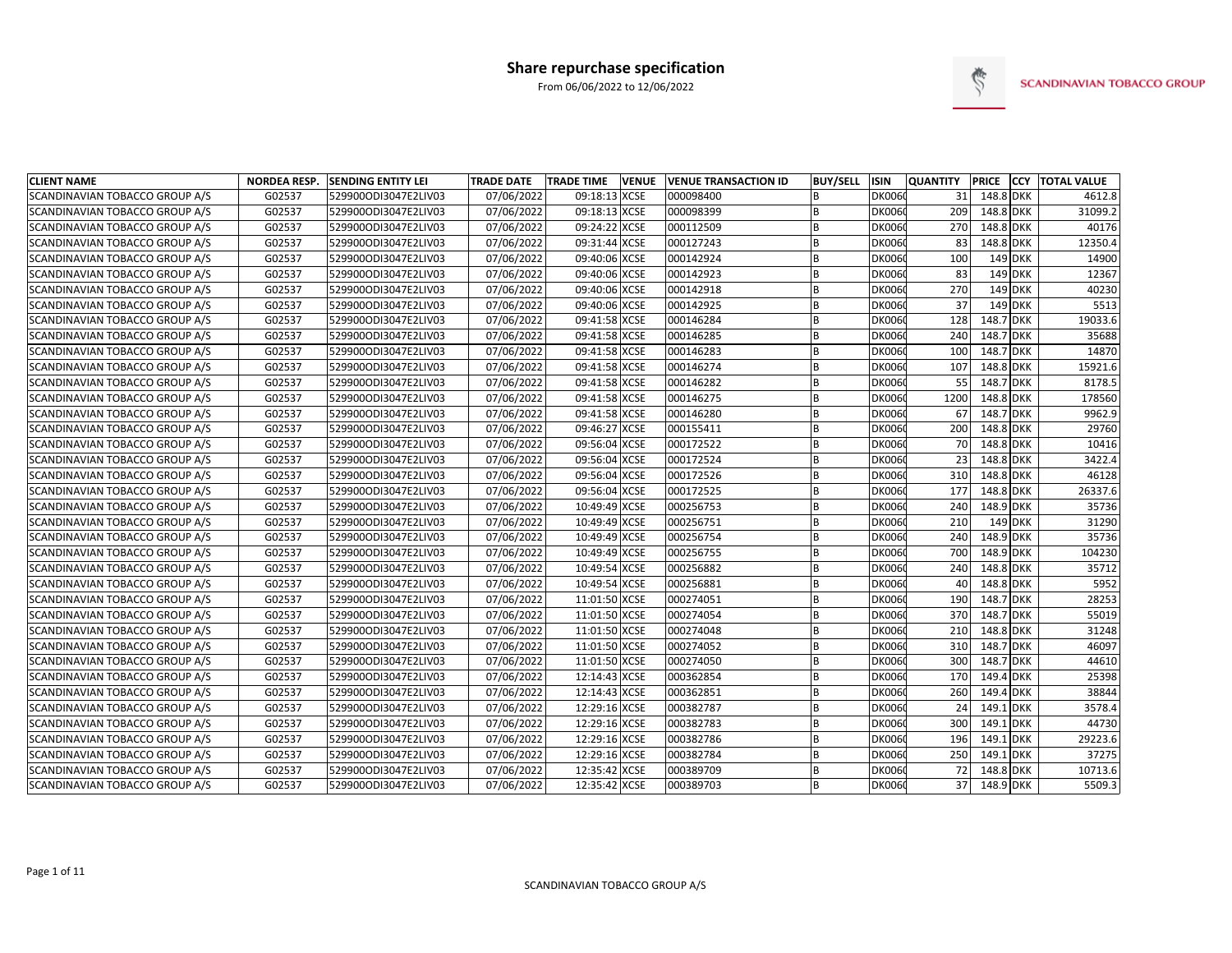

| <b>CLIENT NAME</b>             | <b>NORDEA RESP.</b> | <b>SENDING ENTITY LEI</b> | <b>TRADE DATE</b> | <b>TRADE TIME</b> | <b>VENUE</b> | <b>VENUE TRANSACTION ID</b> | <b>BUY/SELL</b> | <b>ISIN</b>   | <b>QUANTITY</b> | <b>PRICE</b> | <b>CCY TOTAL VALUE</b> |
|--------------------------------|---------------------|---------------------------|-------------------|-------------------|--------------|-----------------------------|-----------------|---------------|-----------------|--------------|------------------------|
| SCANDINAVIAN TOBACCO GROUP A/S | G02537              | 529900ODI3047E2LIV03      | 07/06/2022        | 12:35:42 XCSE     |              | 000389706                   | <sub>B</sub>    | DK0060        | 200             | 148.9 DKK    | 29780                  |
| SCANDINAVIAN TOBACCO GROUP A/S | G02537              | 529900ODI3047E2LIV03      | 07/06/2022        | 12:35:42 XCSE     |              | 000389711                   | B               | DK0060        | 33              | 148.8 DKK    | 4910.4                 |
| SCANDINAVIAN TOBACCO GROUP A/S | G02537              | 529900ODI3047E2LIV03      | 07/06/2022        | 12:35:42 XCSE     |              | 000389702                   | B               | <b>DK0060</b> | 143             | 148.9 DKK    | 21292.7                |
| SCANDINAVIAN TOBACCO GROUP A/S | G02537              | 529900ODI3047E2LIV03      | 07/06/2022        | 12:35:42 XCSE     |              | 000389708                   | B               | DK0060        | 122             | 148.8 DKK    | 18153.6                |
| SCANDINAVIAN TOBACCO GROUP A/S | G02537              | 529900ODI3047E2LIV03      | 07/06/2022        | 12:35:42 XCSE     |              | 000389700                   | B               | <b>DK0060</b> | 117             | 148.9 DKK    | 17421.3                |
| SCANDINAVIAN TOBACCO GROUP A/S | G02537              | 529900ODI3047E2LIV03      | 07/06/2022        | 12:35:42 XCSE     |              | 000389704                   |                 | <b>DK0060</b> | 270             | 148.9 DKK    | 40203                  |
| SCANDINAVIAN TOBACCO GROUP A/S | G02537              | 529900ODI3047E2LIV03      | 07/06/2022        | 12:35:42 XCSE     |              | 000389707                   | B               | <b>DK0060</b> | 270             | 148.9 DKK    | 40203                  |
| SCANDINAVIAN TOBACCO GROUP A/S | G02537              | 529900ODI3047E2LIV03      | 07/06/2022        | 12:35:42 XCSE     |              | 000389705                   | <sub>B</sub>    | <b>DK0060</b> | 230             | 148.9 DKK    | 34247                  |
| SCANDINAVIAN TOBACCO GROUP A/S | G02537              | 529900ODI3047E2LIV03      | 07/06/2022        | 12:35:42 XCSE     |              | 000389710                   | <sub>R</sub>    | <b>DK0060</b> | 86              | 148.8 DKK    | 12796.8                |
| SCANDINAVIAN TOBACCO GROUP A/S | G02537              | 529900ODI3047E2LIV03      | 07/06/2022        | 12:35:42 XCSE     |              | 000389701                   | B               | <b>DK0060</b> | 173             | 148.9 DKK    | 25759.7                |
| SCANDINAVIAN TOBACCO GROUP A/S | G02537              | 529900ODI3047E2LIV03      | 07/06/2022        | 12:40:09 XCSE     |              | 000395246                   | B               | <b>DK0060</b> | 217             | 148.8 DKK    | 32289.6                |
| SCANDINAVIAN TOBACCO GROUP A/S | G02537              | 529900ODI3047E2LIV03      | 07/06/2022        | 12:40:09 XCSE     |              | 000395253                   | B               | <b>DK0060</b> | 250             | 148.8 DKK    | 37200                  |
| SCANDINAVIAN TOBACCO GROUP A/S | G02537              | 529900ODI3047E2LIV03      | 07/06/2022        | 12:40:09 XCSE     |              | 000395256                   | B               | DK0060        | 100             | 148.7 DKK    | 14870                  |
| SCANDINAVIAN TOBACCO GROUP A/S | G02537              | 529900ODI3047E2LIV03      | 07/06/2022        | 12:40:09 XCSE     |              | 000395247                   | B               | <b>DK0060</b> | 220             | 148.8 DKK    | 32736                  |
| SCANDINAVIAN TOBACCO GROUP A/S | G02537              | 529900ODI3047E2LIV03      | 07/06/2022        | 12:44:13 XCSE     |              | 000399398                   | B               | <b>DK0060</b> | 150             | 148.7 DKK    | 22305                  |
| SCANDINAVIAN TOBACCO GROUP A/S | G02537              | 529900ODI3047E2LIV03      | 07/06/2022        | 12:44:13 XCSE     |              | 000399399                   | B               | <b>DK0060</b> | 185             | 148.7 DKK    | 27509.5                |
| SCANDINAVIAN TOBACCO GROUP A/S | G02537              | 529900ODI3047E2LIV03      | 07/06/2022        | 12:44:13 XCSE     |              | 000399400                   | <sub>R</sub>    | <b>DK0060</b> | 55              | 148.7 DKK    | 8178.5                 |
| SCANDINAVIAN TOBACCO GROUP A/S | G02537              | 529900ODI3047E2LIV03      | 07/06/2022        | 12:53:33 XCSE     |              | 000409905                   | <b>B</b>        | <b>DK0060</b> | 90              | 148.6 DKK    | 13374                  |
| SCANDINAVIAN TOBACCO GROUP A/S | G02537              | 529900ODI3047E2LIV03      | 07/06/2022        | 12:53:33 XCSE     |              | 000409904                   | B               | <b>DK0060</b> | 190             | 148.6 DKK    | 28234                  |
| SCANDINAVIAN TOBACCO GROUP A/S | G02537              | 529900ODI3047E2LIV03      | 07/06/2022        | 13:00:05 XCSE     |              | 000426471                   | B               | <b>DK0060</b> | 270             | 148.5 DKK    | 40095                  |
| SCANDINAVIAN TOBACCO GROUP A/S | G02537              | 529900ODI3047E2LIV03      | 07/06/2022        | 13:00:05 XCSE     |              | 000426472                   | B               | <b>DK0060</b> | 240             | 148.5 DKK    | 35640                  |
| SCANDINAVIAN TOBACCO GROUP A/S | G02537              | 529900ODI3047E2LIV03      | 07/06/2022        | 13:00:05 XCSE     |              | 000426468                   | <b>B</b>        | <b>DK0060</b> | 180             | 148.5 DKK    | 26730                  |
| SCANDINAVIAN TOBACCO GROUP A/S | G02537              | 529900ODI3047E2LIV03      | 07/06/2022        | 13:00:05 XCSE     |              | 000426467                   | B               | <b>DK0060</b> | 250             | 148.5 DKK    | 37125                  |
| SCANDINAVIAN TOBACCO GROUP A/S | G02537              | 529900ODI3047E2LIV03      | 07/06/2022        | 13:00:05 XCSE     |              | 000426466                   | B               | <b>DK0060</b> | 90 <sup>°</sup> | 148.5 DKK    | 13365                  |
| SCANDINAVIAN TOBACCO GROUP A/S | G02537              | 529900ODI3047E2LIV03      | 07/06/2022        | 13:00:05 XCSE     |              | 000426465                   | <sub>R</sub>    | <b>DK0060</b> | 170             | 148.5 DKK    | 25245                  |
| SCANDINAVIAN TOBACCO GROUP A/S | G02537              | 529900ODI3047E2LIV03      | 07/06/2022        | 13:00:05 XCSE     |              | 000426470                   | <sub>R</sub>    | <b>DK0060</b> | 240             | 148.5 DKK    | 35640                  |
| SCANDINAVIAN TOBACCO GROUP A/S | G02537              | 529900ODI3047E2LIV03      | 07/06/2022        | 13:06:15 XCSE     |              | 000434499                   | <b>B</b>        | <b>DK0060</b> | 53              | 148.3 DKK    | 7859.9                 |
| SCANDINAVIAN TOBACCO GROUP A/S | G02537              | 529900ODI3047E2LIV03      | 07/06/2022        | 13:06:15 XCSE     |              | 000434500                   | B               | <b>DK0060</b> | 100             | 148.3 DKK    | 14830                  |
| SCANDINAVIAN TOBACCO GROUP A/S | G02537              | 529900ODI3047E2LIV03      | 07/06/2022        | 13:06:15 XCSE     |              | 000434501                   | B               | <b>DK0060</b> | 57              | 148.3 DKK    | 8453.1                 |
| SCANDINAVIAN TOBACCO GROUP A/S | G02537              | 529900ODI3047E2LIV03      | 07/06/2022        | 13:09:18 XCSE     |              | 000439023                   | B               | <b>DK0060</b> | 79              | 148.2 DKK    | 11707.8                |
| SCANDINAVIAN TOBACCO GROUP A/S | G02537              | 529900ODI3047E2LIV03      | 07/06/2022        | 13:09:18 XCSE     |              | 000439024                   | B               | <b>DK0060</b> | 100             | 148.2 DKK    | 14820                  |
| SCANDINAVIAN TOBACCO GROUP A/S | G02537              | 529900ODI3047E2LIV03      | 07/06/2022        | 13:09:18 XCSE     |              | 000439025                   | B               | DK0060        | 91              | 148.2 DKK    | 13486.2                |
| SCANDINAVIAN TOBACCO GROUP A/S | G02537              | 529900ODI3047E2LIV03      | 07/06/2022        | 13:29:48 XCSE     |              | 000472300                   | B               | <b>DK0060</b> | $\overline{9}$  | 148 DKK      | 1332                   |
| SCANDINAVIAN TOBACCO GROUP A/S | G02537              | 529900ODI3047E2LIV03      | 07/06/2022        | 13:35:46 XCSE     |              | 000482025                   | B               | <b>DK0060</b> | 10              | 148 DKK      | 1480                   |
| SCANDINAVIAN TOBACCO GROUP A/S | G02537              | 529900ODI3047E2LIV03      | 07/06/2022        | 13:35:48 XCSE     |              | 000482116                   | B               | <b>DK0060</b> | 151             | $148$ DKK    | 22348                  |
| SCANDINAVIAN TOBACCO GROUP A/S | G02537              | 529900ODI3047E2LIV03      | 07/06/2022        | 13:35:48 XCSE     |              | 000482118                   | B               | <b>DK0060</b> | 290             | 148 DKK      | 42920                  |
| SCANDINAVIAN TOBACCO GROUP A/S | G02537              | 529900ODI3047E2LIV03      | 07/06/2022        | 13:35:48 XCSE     |              | 000482120                   | B               | <b>DK0060</b> | 260             | 148 DKK      | 38480                  |
| SCANDINAVIAN TOBACCO GROUP A/S | G02537              | 529900ODI3047E2LIV03      | 07/06/2022        | 13:53:34 XCSE     |              | 000504680                   | B               | <b>DK0060</b> | 170             | 147.9 DKK    | 25143                  |
| SCANDINAVIAN TOBACCO GROUP A/S | G02537              | 529900ODI3047E2LIV03      | 07/06/2022        | 13:58:27 XCSE     |              | 000510875                   | <b>B</b>        | DK0060        | 240             | 147.8 DKK    | 35472                  |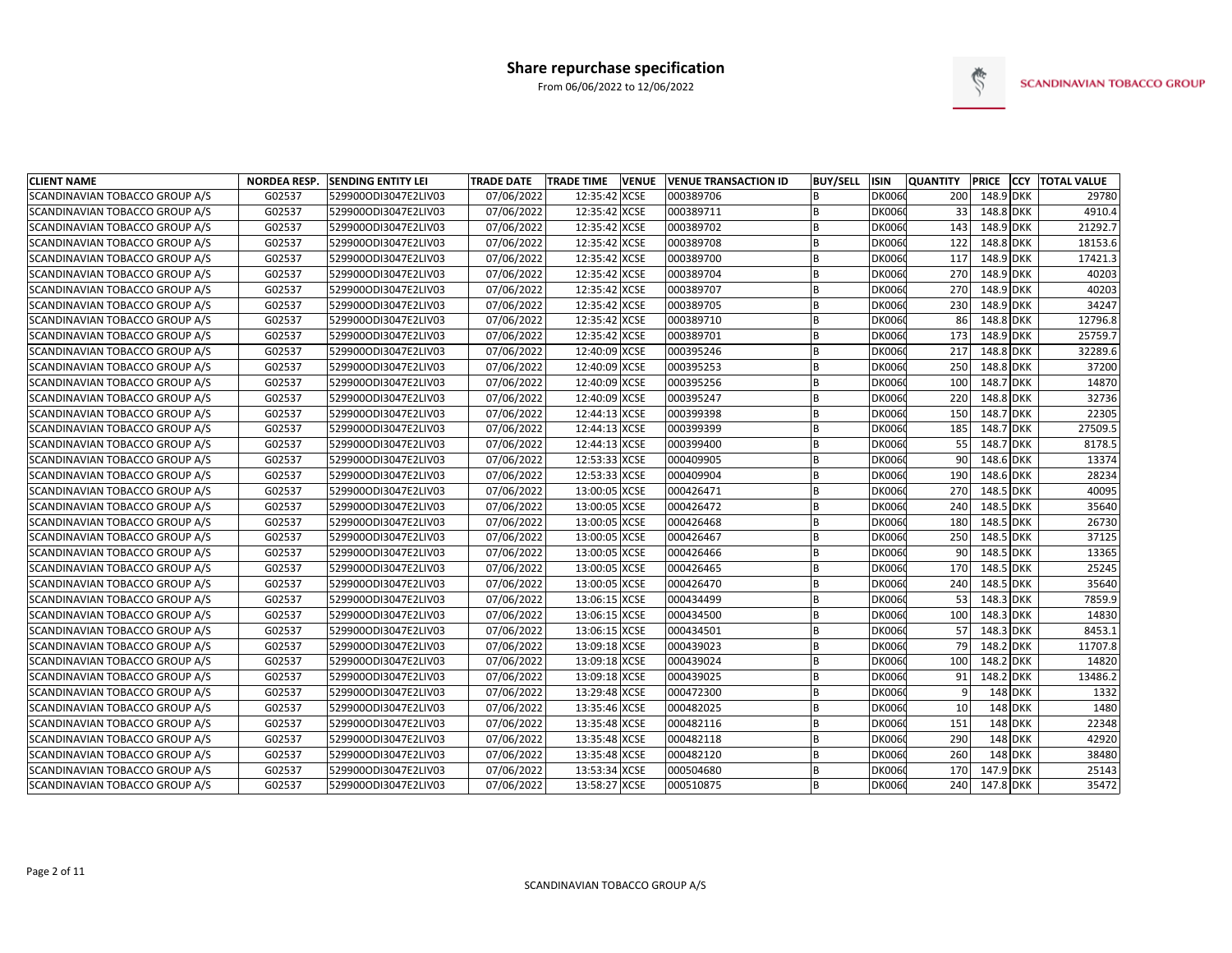

| <b>CLIENT NAME</b>             | <b>NORDEA RESP.</b> | <b>SENDING ENTITY LEI</b> | <b>TRADE DATE</b> | <b>TRADE TIME</b> | <b>VENUE</b> | <b>VENUE TRANSACTION ID</b> | <b>BUY/SELL</b> | <b>ISIN</b>   | <b>QUANTITY</b> | <b>PRICE</b> | <b>CCY TOTAL VALUE</b> |
|--------------------------------|---------------------|---------------------------|-------------------|-------------------|--------------|-----------------------------|-----------------|---------------|-----------------|--------------|------------------------|
| SCANDINAVIAN TOBACCO GROUP A/S | G02537              | 529900ODI3047E2LIV03      | 07/06/2022        | 13:58:27          | <b>XCSE</b>  | 000510876                   | <sub>B</sub>    | DK0060        | 280             | 147.8 DKK    | 41384                  |
| SCANDINAVIAN TOBACCO GROUP A/S | G02537              | 529900ODI3047E2LIV03      | 07/06/2022        | 14:18:41 XCSE     |              | 000534952                   | B               | DK0060        | 65              | 148.5 DKK    | 9652.5                 |
| SCANDINAVIAN TOBACCO GROUP A/S | G02537              | 529900ODI3047E2LIV03      | 07/06/2022        | 14:18:41 XCSE     |              | 000534949                   | B               | <b>DK0060</b> | 105             | 148.5 DKK    | 15592.5                |
| SCANDINAVIAN TOBACCO GROUP A/S | G02537              | 529900ODI3047E2LIV03      | 07/06/2022        | 14:18:41 XCSE     |              | 000534951                   | B               | DK0060        | 45              | 148.5 DKK    | 6682.5                 |
| SCANDINAVIAN TOBACCO GROUP A/S | G02537              | 529900ODI3047E2LIV03      | 07/06/2022        | 14:18:41 XCSE     |              | 000534950                   | B               | <b>DK0060</b> | 65              | 148.5 DKK    | 9652.5                 |
| SCANDINAVIAN TOBACCO GROUP A/S | G02537              | 529900ODI3047E2LIV03      | 07/06/2022        | 14:25:18 XCSE     |              | 000543830                   | <sub>R</sub>    | <b>DK0060</b> | 161             | 148.2 DKK    | 23860.2                |
| SCANDINAVIAN TOBACCO GROUP A/S | G02537              | 529900ODI3047E2LIV03      | 07/06/2022        | 14:34:27 XCSE     |              | 000555429                   | B               | <b>DK0060</b> | 19              | 148.2 DKK    | 2815.8                 |
| SCANDINAVIAN TOBACCO GROUP A/S | G02537              | 529900ODI3047E2LIV03      | 07/06/2022        | 14:34:27 XCSE     |              | 000555430                   | <sub>B</sub>    | <b>DK0060</b> | 171             | 148.2 DKK    | 25342.2                |
| SCANDINAVIAN TOBACCO GROUP A/S | G02537              | 529900ODI3047E2LIV03      | 07/06/2022        | 14:53:10 XCSE     |              | 000576214                   | <sub>R</sub>    | <b>DK0060</b> | 21              | 148.3 DKK    | 3114.3                 |
| SCANDINAVIAN TOBACCO GROUP A/S | G02537              | 529900ODI3047E2LIV03      | 07/06/2022        | 14:53:10 XCSE     |              | 000576215                   | B               | <b>DK0060</b> | 299             | 148.3 DKK    | 44341.7                |
| SCANDINAVIAN TOBACCO GROUP A/S | G02537              | 529900ODI3047E2LIV03      | 07/06/2022        | 15:05:55 XCSE     |              | 000594194                   | B               | <b>DK0060</b> | 52              | 148.2 DKK    | 7706.4                 |
| SCANDINAVIAN TOBACCO GROUP A/S | G02537              | 529900ODI3047E2LIV03      | 07/06/2022        | 15:05:55 XCSE     |              | 000594196                   | B               | <b>DK0060</b> | 34              | 148.2 DKK    | 5038.8                 |
| SCANDINAVIAN TOBACCO GROUP A/S | G02537              | 529900ODI3047E2LIV03      | 07/06/2022        | 15:05:55 XCSE     |              | 000594195                   | B               | DK0060        | 100             | 148.2 DKK    | 14820                  |
| SCANDINAVIAN TOBACCO GROUP A/S | G02537              | 529900ODI3047E2LIV03      | 07/06/2022        | 15:05:55 XCSE     |              | 000594200                   | B               | <b>DK0060</b> | 210             | 148.2 DKK    | 31122                  |
| SCANDINAVIAN TOBACCO GROUP A/S | G02537              | 529900ODI3047E2LIV03      | 07/06/2022        | 15:05:55 XCSE     |              | 000594201                   | B               | <b>DK0060</b> | 180             | 148.2 DKK    | 26676                  |
| SCANDINAVIAN TOBACCO GROUP A/S | G02537              | 529900ODI3047E2LIV03      | 07/06/2022        | 15:05:55 XCSE     |              | 000594197                   | B               | <b>DK0060</b> | 44              | 148.2 DKK    | 6520.8                 |
| SCANDINAVIAN TOBACCO GROUP A/S | G02537              | 529900ODI3047E2LIV03      | 07/06/2022        | 15:05:55 XCSE     |              | 000594189                   | B               | <b>DK0060</b> | 119             | 148.2 DKK    | 17635.8                |
| SCANDINAVIAN TOBACCO GROUP A/S | G02537              | 529900ODI3047E2LIV03      | 07/06/2022        | 15:39:02 XCSE     |              | 000648845                   | <b>B</b>        | <b>DK0060</b> | 300             | 148.4 DKK    | 44520                  |
| SCANDINAVIAN TOBACCO GROUP A/S | G02537              | 529900ODI3047E2LIV03      | 07/06/2022        | 15:54:01 XCSE     |              | 000682727                   | B               | <b>DK0060</b> | 100             | 148.2 DKK    | 14820                  |
| SCANDINAVIAN TOBACCO GROUP A/S | G02537              | 529900ODI3047E2LIV03      | 07/06/2022        | 15:54:01 XCSE     |              | 000682719                   | B               | <b>DK0060</b> | 260             | 148.3 DKK    | 38558                  |
| SCANDINAVIAN TOBACCO GROUP A/S | G02537              | 529900ODI3047E2LIV03      | 07/06/2022        | 15:54:01 XCSE     |              | 000682721                   | B               | <b>DK0060</b> | 280             | 148.3 DKK    | 41524                  |
| SCANDINAVIAN TOBACCO GROUP A/S | G02537              | 529900ODI3047E2LIV03      | 07/06/2022        | 15:54:01 XCSE     |              | 000682723                   | <b>B</b>        | <b>DK0060</b> | 270             | 148.3 DKK    | 40041                  |
| SCANDINAVIAN TOBACCO GROUP A/S | G02537              | 529900ODI3047E2LIV03      | 07/06/2022        | 15:54:01 XCSE     |              | 000682717                   | B               | <b>DK0060</b> | 220             | 148.3 DKK    | 32626                  |
| SCANDINAVIAN TOBACCO GROUP A/S | G02537              | 529900ODI3047E2LIV03      | 07/06/2022        | 15:54:01 XCSE     |              | 000682716                   | B               | <b>DK0060</b> | 250             | 148.3 DKK    | 37075                  |
| SCANDINAVIAN TOBACCO GROUP A/S | G02537              | 529900ODI3047E2LIV03      | 07/06/2022        | 15:54:01 XCSE     |              | 000682729                   | <sub>R</sub>    | <b>DK0060</b> | 210             | 148.2 DKK    | 31122                  |
| SCANDINAVIAN TOBACCO GROUP A/S | G02537              | 529900ODI3047E2LIV03      | 07/06/2022        | 15:54:01 XCSE     |              | 000682726                   | <sub>R</sub>    | <b>DK0060</b> | 50              | 148.2 DKK    | 7410                   |
| SCANDINAVIAN TOBACCO GROUP A/S | G02537              | 529900ODI3047E2LIV03      | 07/06/2022        | 15:54:01 XCSE     |              | 000682728                   | <b>B</b>        | <b>DK0060</b> | 90              | 148.2 DKK    | 13338                  |
| SCANDINAVIAN TOBACCO GROUP A/S | G02537              | 529900ODI3047E2LIV03      | 07/06/2022        | 15:54:15 XCSE     |              | 000683148                   | B               | <b>DK0060</b> | 126             | 148.1 DKK    | 18660.6                |
| SCANDINAVIAN TOBACCO GROUP A/S | G02537              | 529900ODI3047E2LIV03      | 07/06/2022        | 15:54:33 XCSE     |              | 000683799                   | B               | <b>DK0060</b> | 144             | 148.1 DKK    | 21326.4                |
| SCANDINAVIAN TOBACCO GROUP A/S | G02537              | 529900ODI3047E2LIV03      | 07/06/2022        | 15:55:57 XCSE     |              | 000687660                   | B               | DK0060        | 166             | 148 DKK      | 24568                  |
| SCANDINAVIAN TOBACCO GROUP A/S | G02537              | 529900ODI3047E2LIV03      | 07/06/2022        | 15:57:57 XCSE     |              | 000693741                   | B               | <b>DK0060</b> | $\Delta$        | 148 DKK      | 592                    |
| SCANDINAVIAN TOBACCO GROUP A/S | G02537              | 529900ODI3047E2LIV03      | 07/06/2022        | 15:59:15 XCSE     |              | 000697589                   | B               | <b>DK0060</b> | 62              | 147.9 DKK    | 9169.8                 |
| SCANDINAVIAN TOBACCO GROUP A/S | G02537              | 529900ODI3047E2LIV03      | 07/06/2022        | 15:59:15 XCSE     |              | 000697588                   | B               | <b>DK0060</b> | 300             | 147.9 DKK    | 44370                  |
| SCANDINAVIAN TOBACCO GROUP A/S | G02537              | 529900ODI3047E2LIV03      | 07/06/2022        | 15:59:57 XCSE     |              | 000700218                   | B               | <b>DK0060</b> | 238             | 147.9 DKK    | 35200.2                |
| SCANDINAVIAN TOBACCO GROUP A/S | G02537              | 529900ODI3047E2LIV03      | 07/06/2022        | 15:59:57 XCSE     |              | 000700219                   | B               | <b>DK0060</b> | 118             | 147.9 DKK    | 17452.2                |
| SCANDINAVIAN TOBACCO GROUP A/S | G02537              | 529900ODI3047E2LIV03      | 07/06/2022        | 16:00:35 XCSE     |              | 000706591                   | B               | <b>DK0060</b> | 262             | 147.9 DKK    | 38749.8                |
| SCANDINAVIAN TOBACCO GROUP A/S | G02537              | 529900ODI3047E2LIV03      | 07/06/2022        | 16:00:35 XCSE     |              | 000706593                   | B               | DK0060        | 195             | 147.9 DKK    | 28840.5                |
| SCANDINAVIAN TOBACCO GROUP A/S | G02537              | 529900ODI3047E2LIV03      | 07/06/2022        | 16:00:35 XCSE     |              | 000706594                   | B               | <b>DK0060</b> | 31              | 147.9 DKK    | 4584.9                 |
| SCANDINAVIAN TOBACCO GROUP A/S | G02537              | 529900ODI3047E2LIV03      | 07/06/2022        | 16:00:35 XCSE     |              | 000706592                   | <b>B</b>        | DK0060        | 94              | 147.9 DKK    | 13902.6                |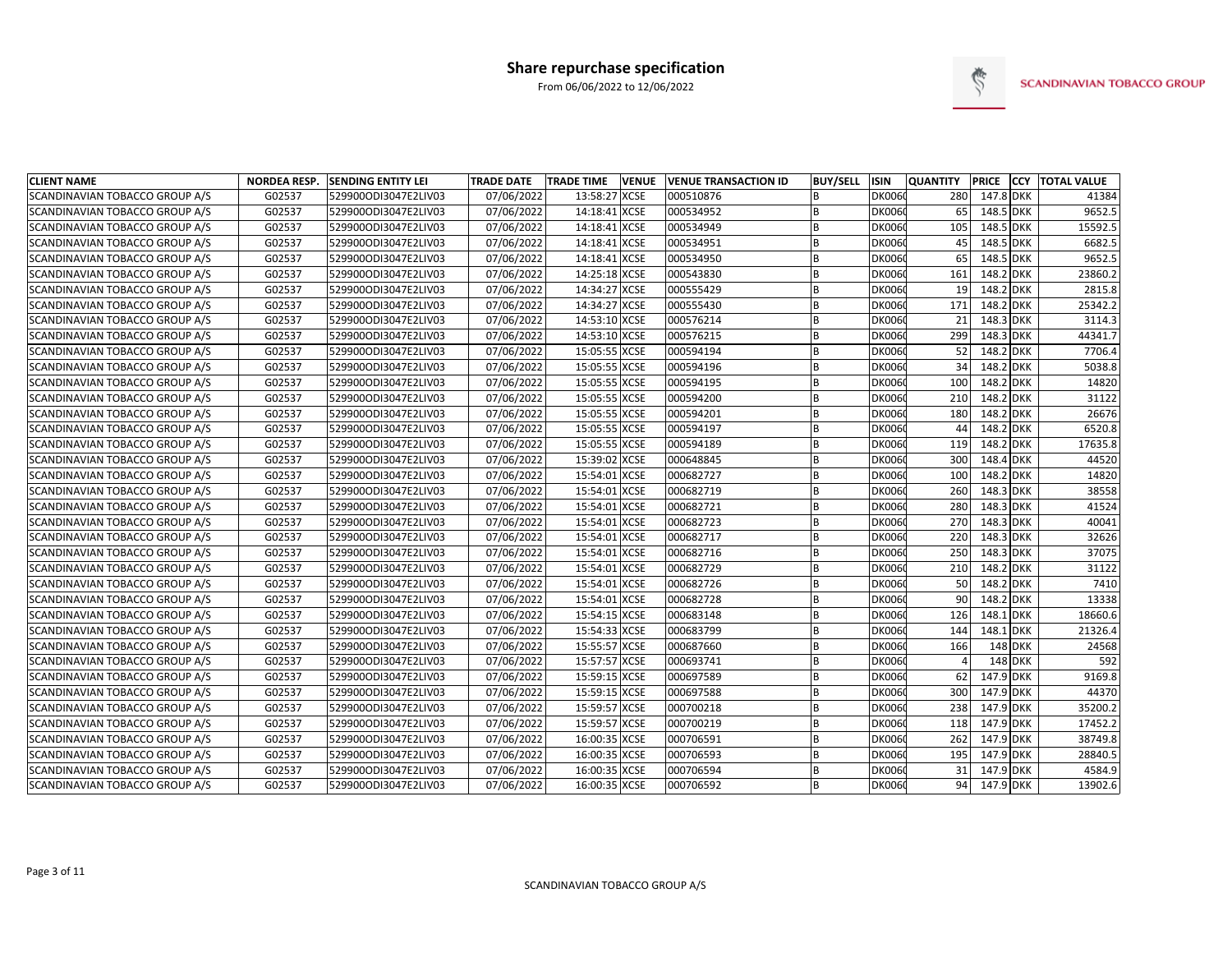

| <b>CLIENT NAME</b>                    | <b>NORDEA RESP.</b> | <b>SENDING ENTITY LEI</b> | <b>TRADE DATE</b> | <b>TRADE TIME</b><br><b>VENUE</b> | <b>VENUE TRANSACTION ID</b> | <b>BUY/SELL</b> | <b>ISIN</b>   | <b>QUANTITY</b> | <b>PRICE</b> |                | <b>CCY TOTAL VALUE</b> |
|---------------------------------------|---------------------|---------------------------|-------------------|-----------------------------------|-----------------------------|-----------------|---------------|-----------------|--------------|----------------|------------------------|
| SCANDINAVIAN TOBACCO GROUP A/S        | G02537              | 529900ODI3047E2LIV03      | 07/06/2022        | 16:44:22 XCSE                     | 000797798                   | <sub>B</sub>    | <b>DK0060</b> | 320             | 148.4 DKK    |                | 47488                  |
| SCANDINAVIAN TOBACCO GROUP A/S        | G02537              | 529900ODI3047E2LIV03      | 08/06/2022        | 09:39:33 XCSE                     | 000129042                   | B               | DK0060        | 280             | 147.7 DKK    |                | 41356                  |
| SCANDINAVIAN TOBACCO GROUP A/S        | G02537              | 529900ODI3047E2LIV03      | 08/06/2022        | 09:39:33 XCSE                     | 000129045                   | B               | <b>DK0060</b> | 117             | 147.6 DKK    |                | 17269.2                |
| SCANDINAVIAN TOBACCO GROUP A/S        | G02537              | 529900ODI3047E2LIV03      | 08/06/2022        | 09:39:33 XCSE                     | 000129044                   | B               | <b>DK0060</b> | 18              | 147.6 DKK    |                | 2656.8                 |
| SCANDINAVIAN TOBACCO GROUP A/S        | G02537              | 529900ODI3047E2LIV03      | 08/06/2022        | 09:39:33 XCSE                     | 000129046                   |                 | <b>DK0060</b> | 79              | 147.6 DKK    |                | 11660.4                |
| SCANDINAVIAN TOBACCO GROUP A/S        | G02537              | 529900ODI3047E2LIV03      | 08/06/2022        | 09:39:33 XCSE                     | 000129035                   | B               | <b>DK0060</b> | 757             | 147.8 DKK    |                | 111884.6               |
| <b>SCANDINAVIAN TOBACCO GROUP A/S</b> | G02537              | 529900ODI3047E2LIV03      | 08/06/2022        | 09:39:33 XCSE                     | 000129040                   | <b>B</b>        | <b>DK0060</b> | 260             | 147.7 DKK    |                | 38402                  |
| SCANDINAVIAN TOBACCO GROUP A/S        | G02537              | 529900ODI3047E2LIV03      | 08/06/2022        | 09:39:33 XCSE                     | 000129037                   | B               | <b>DK0060</b> | 79              | 147.7 DKK    |                | 11668.3                |
| SCANDINAVIAN TOBACCO GROUP A/S        | G02537              | 529900ODI3047E2LIV03      | 08/06/2022        | 09:39:33 XCSE                     | 000129043                   | B               | <b>DK0060</b> | 270             | 147.7 DKK    |                | 39879                  |
| SCANDINAVIAN TOBACCO GROUP A/S        | G02537              | 529900ODI3047E2LIV03      | 08/06/2022        | 09:39:33 XCSE                     | 000129038                   | B               | <b>DK0060</b> | 19              | 147.7 DKK    |                | 2806.3                 |
| SCANDINAVIAN TOBACCO GROUP A/S        | G02537              | 529900ODI3047E2LIV03      | 08/06/2022        | 09:39:33 XCSE                     | 000129032                   | B               | <b>DK0060</b> | 43              | 147.8 DKK    |                | 6355.4                 |
| SCANDINAVIAN TOBACCO GROUP A/S        | G02537              | 529900ODI3047E2LIV03      | 08/06/2022        | 09:39:33 XCSE                     | 000129036                   | B               | <b>DK0060</b> | 200             | 147.8 DKK    |                | 29560                  |
| SCANDINAVIAN TOBACCO GROUP A/S        | G02537              | 529900ODI3047E2LIV03      | 08/06/2022        | 09:39:33 XCSE                     | 000129033                   | B               | <b>DK0060</b> | 100             | 147.8 DKK    |                | 14780                  |
| SCANDINAVIAN TOBACCO GROUP A/S        | G02537              | 529900ODI3047E2LIV03      | 08/06/2022        | 09:39:33 XCSE                     | 000129026                   | B               | <b>DK0060</b> | 240             | 147.8 DKK    |                | 35472                  |
| <b>SCANDINAVIAN TOBACCO GROUP A/S</b> | G02537              | 529900ODI3047E2LIV03      | 08/06/2022        | 09:39:33 XCSE                     | 000129041                   | B               | <b>DK0060</b> | 200             | 147.7 DKK    |                | 29540                  |
| SCANDINAVIAN TOBACCO GROUP A/S        | G02537              | 529900ODI3047E2LIV03      | 08/06/2022        | 09:39:33 XCSE                     | 000129039                   | B               | <b>DK0060</b> | 122             | 147.7 DKK    |                | 18019.4                |
| SCANDINAVIAN TOBACCO GROUP A/S        | G02537              | 529900ODI3047E2LIV03      | 08/06/2022        | 09:39:33 XCSE                     | 000129047                   | B               | <b>DK0060</b> | 36              | 147.6 DKK    |                | 5313.6                 |
| SCANDINAVIAN TOBACCO GROUP A/S        | G02537              | 529900ODI3047E2LIV03      | 08/06/2022        | 09:39:33 XCSE                     | 000129034                   | B               | <b>DK0060</b> | 200             | 147.8 DKK    |                | 29560                  |
| SCANDINAVIAN TOBACCO GROUP A/S        | G02537              | 529900ODI3047E2LIV03      | 08/06/2022        | 10:29:23 XCSE                     | 000214248                   | <b>B</b>        | <b>DK0060</b> | 148             | 147.7 DKK    |                | 21859.6                |
| SCANDINAVIAN TOBACCO GROUP A/S        | G02537              | 529900ODI3047E2LIV03      | 08/06/2022        | 10:29:23 XCSE                     | 000214242                   | B               | <b>DK0060</b> | 164             | 147.9 DKK    |                | 24255.6                |
| SCANDINAVIAN TOBACCO GROUP A/S        | G02537              | 529900ODI3047E2LIV03      | 08/06/2022        | 10:29:23 XCSE                     | 000214244                   | B               | <b>DK0060</b> | 92              | 147.7 DKK    |                | 13588.4                |
| SCANDINAVIAN TOBACCO GROUP A/S        | G02537              | 529900ODI3047E2LIV03      | 08/06/2022        | 10:29:23 XCSE                     | 000214239                   |                 | <b>DK0060</b> | 210             |              | 148 DKK        | 31080                  |
| SCANDINAVIAN TOBACCO GROUP A/S        | G02537              | 529900ODI3047E2LIV03      | 08/06/2022        | 10:29:23 XCSE                     | 000214241                   | B               | <b>DK0060</b> | 86              | 147.9 DKK    |                | 12719.4                |
| SCANDINAVIAN TOBACCO GROUP A/S        | G02537              | 529900ODI3047E2LIV03      | 08/06/2022        | 10:29:23 XCSE                     | 000214240                   | <sub>B</sub>    | <b>DK0060</b> | 260             |              | 148 DKK        | 38480                  |
| SCANDINAVIAN TOBACCO GROUP A/S        | G02537              | 529900ODI3047E2LIV03      | 08/06/2022        | 10:29:23 XCSE                     | 000214236                   | B               | <b>DK0060</b> | 230             |              | 148 DKK        | 34040                  |
| SCANDINAVIAN TOBACCO GROUP A/S        | G02537              | 529900ODI3047E2LIV03      | 08/06/2022        | 10:29:23 XCSE                     | 000214245                   | B               | <b>DK0060</b> | 27              | 147.7 DKK    |                | 3987.9                 |
| SCANDINAVIAN TOBACCO GROUP A/S        | G02537              | 529900ODI3047E2LIV03      | 08/06/2022        | 10:29:23 XCSE                     | 000214246                   | B               | <b>DK0060</b> | 29              | 147.7 DKK    |                | 4283.3                 |
| SCANDINAVIAN TOBACCO GROUP A/S        | G02537              | 529900ODI3047E2LIV03      | 08/06/2022        | 10:29:23 XCSE                     | 000214249                   | B               | <b>DK0060</b> |                 | 147.7 DKK    |                | 590.8                  |
| SCANDINAVIAN TOBACCO GROUP A/S        | G02537              | 529900ODI3047E2LIV03      | 08/06/2022        | 10:29:23 XCSE                     | 000214235                   | B               | DK0060        | 320             |              | 148 DKK        | 47360                  |
| SCANDINAVIAN TOBACCO GROUP A/S        | G02537              | 529900ODI3047E2LIV03      | 08/06/2022        | 10:29:23 XCSE                     | 000214238                   | B               | <b>DK0060</b> | 240             |              | 148 DKK        | 35520                  |
| SCANDINAVIAN TOBACCO GROUP A/S        | G02537              | 529900ODI3047E2LIV03      | 08/06/2022        | 10:29:23 XCSE                     | 000214237                   | B               | <b>DK0060</b> | 340             |              | <b>148 DKK</b> | 50320                  |
| SCANDINAVIAN TOBACCO GROUP A/S        | G02537              | 529900ODI3047E2LIV03      | 08/06/2022        | 10:29:23 XCSE                     | 000214234                   | B               | DK0060        | 220             |              | 148 DKK        | 32560                  |
| SCANDINAVIAN TOBACCO GROUP A/S        | G02537              | 529900ODI3047E2LIV03      | 08/06/2022        | 11:07:01 XCSE                     | 000273060                   | B               | <b>DK0060</b> |                 | 148.3 DKK    |                | 741.5                  |
| SCANDINAVIAN TOBACCO GROUP A/S        | G02537              | 529900ODI3047E2LIV03      | 08/06/2022        | 11:07:01 XCSE                     | 000273067                   | B               | <b>DK0060</b> | 92              | 148.3 DKK    |                | 13643.6                |
| SCANDINAVIAN TOBACCO GROUP A/S        | G02537              | 529900ODI3047E2LIV03      | 08/06/2022        | 11:07:01 XCSE                     | 000273065                   | B               | <b>DK0060</b> | 290             | 148.3 DKK    |                | 43007                  |
| SCANDINAVIAN TOBACCO GROUP A/S        | G02537              | 529900ODI3047E2LIV03      | 08/06/2022        | 11:07:01 XCSE                     | 000273073                   | <b>B</b>        | <b>DK0060</b> | 113             | 148.2 DKK    |                | 16746.6                |
| SCANDINAVIAN TOBACCO GROUP A/S        | G02537              | 529900ODI3047E2LIV03      | 08/06/2022        | 11:07:01 XCSE                     | 000273066                   | B               | <b>DK0060</b> | 85              | 148.3 DKK    |                | 12605.5                |
| SCANDINAVIAN TOBACCO GROUP A/S        | G02537              | 529900ODI3047E2LIV03      | 08/06/2022        | 11:07:01 XCSE                     | 000273068                   | B               | DK0060        | 13              | 148.3 DKK    |                | 1927.9                 |
| SCANDINAVIAN TOBACCO GROUP A/S        | G02537              | 529900ODI3047E2LIV03      | 08/06/2022        | 11:07:01 XCSE                     | 000273075                   |                 | DK0060        | 70              | 148.3 DKK    |                | 10381                  |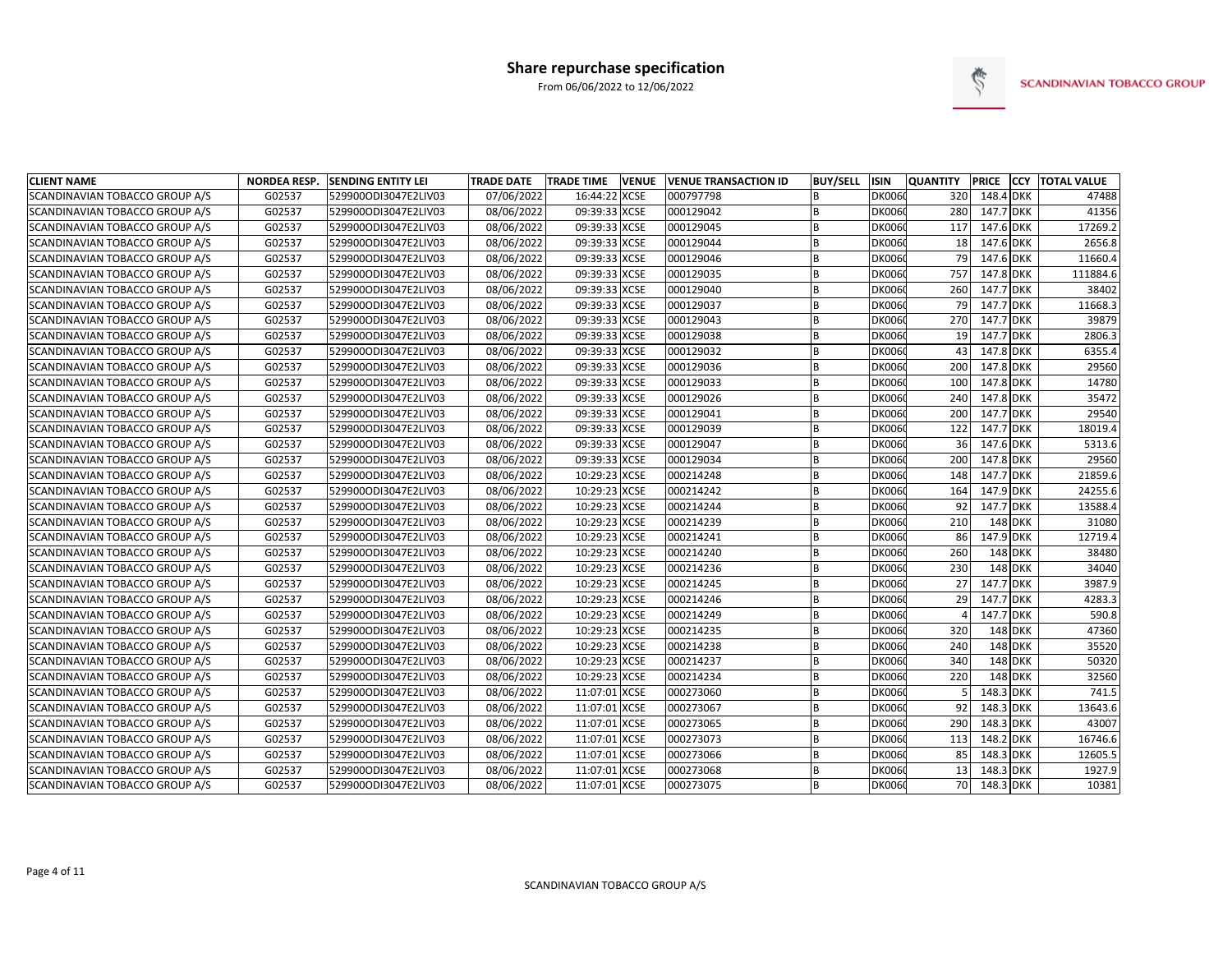

| <b>CLIENT NAME</b>             | <b>NORDEA RESP.</b> | <b>SENDING ENTITY LEI</b> | <b>TRADE DATE</b> | <b>TRADE TIME</b> | <b>VENUE</b> | <b>VENUE TRANSACTION ID</b> | <b>BUY/SELL</b> | <b>ISIN</b>   | <b>QUANTITY</b> | PRICE          | <b>CCY TOTAL VALUE</b> |
|--------------------------------|---------------------|---------------------------|-------------------|-------------------|--------------|-----------------------------|-----------------|---------------|-----------------|----------------|------------------------|
| SCANDINAVIAN TOBACCO GROUP A/S | G02537              | 529900ODI3047E2LIV03      | 08/06/2022        | 11:07:01 XCSE     |              | 000273074                   | R               | <b>DK0060</b> | 187             | 148.2 DKK      | 27713.4                |
| SCANDINAVIAN TOBACCO GROUP A/S | G02537              | 529900ODI3047E2LIV03      | 08/06/2022        | 11:07:01 XCSE     |              | 000273061                   | R               | <b>DK0060</b> | 245             | 148.3 DKK      | 36333.5                |
| SCANDINAVIAN TOBACCO GROUP A/S | G02537              | 529900ODI3047E2LIV03      | 08/06/2022        | 11:07:01 XCSE     |              | 000273063                   | B               | <b>DK0060</b> | 100             | 148.3 DKK      | 14830                  |
| SCANDINAVIAN TOBACCO GROUP A/S | G02537              | 529900ODI3047E2LIV03      | 08/06/2022        | 11:07:01 XCSE     |              | 000273062                   | B               | <b>DK006</b>  | 155             | 148.3 DKK      | 22986.5                |
| SCANDINAVIAN TOBACCO GROUP A/S | G02537              | 529900ODI3047E2LIV03      | 08/06/2022        | 11:07:01 XCSE     |              | 000273064                   | B               | <b>DK006</b>  | 25              | 148.3 DKK      | 3707.5                 |
| SCANDINAVIAN TOBACCO GROUP A/S | G02537              | 529900ODI3047E2LIV03      | 08/06/2022        | 12:11:45 XCSE     |              | 000355803                   | B               | <b>DK0060</b> | 300             | 148.3 DKK      | 44490                  |
| SCANDINAVIAN TOBACCO GROUP A/S | G02537              | 529900ODI3047E2LIV03      | 08/06/2022        | 12:11:45 XCSE     |              | 000355800                   | B               | <b>DK006</b>  |                 | 148.3 DKK      | 593.2                  |
| SCANDINAVIAN TOBACCO GROUP A/S | G02537              | 529900ODI3047E2LIV03      | 08/06/2022        | 12:11:45 XCSE     |              | 000355805                   | R               | <b>DK0060</b> | 210             | 148.3 DKK      | 31143                  |
| SCANDINAVIAN TOBACCO GROUP A/S | G02537              | 529900ODI3047E2LIV03      | 08/06/2022        | 12:11:45 XCSE     |              | 000355797                   | R               | <b>DK006</b>  | 270             | 148.4 DKK      | 40068                  |
| SCANDINAVIAN TOBACCO GROUP A/S | G02537              | 529900ODI3047E2LIV03      | 08/06/2022        | 12:11:45 XCSE     |              | 000355802                   | R               | <b>DK006</b>  | 180             | 148.3 DKK      | 26694                  |
| SCANDINAVIAN TOBACCO GROUP A/S | G02537              | 529900ODI3047E2LIV03      | 08/06/2022        | 12:11:45 XCSE     |              | 000355799                   | B               | <b>DK006</b>  | 216             | 148.3 DKK      | 32032.8                |
| SCANDINAVIAN TOBACCO GROUP A/S | G02537              | 529900ODI3047E2LIV03      | 08/06/2022        | 12:11:45 XCSE     |              | 000355801                   | R               | DK0060        | 280             | 148.3 DKK      | 41524                  |
| SCANDINAVIAN TOBACCO GROUP A/S | G02537              | 529900ODI3047E2LIV03      | 08/06/2022        | 12:11:45 XCSE     |              | 000355804                   | B               | <b>DK006</b>  | 240             | 148.3 DKK      | 35592                  |
| SCANDINAVIAN TOBACCO GROUP A/S | G02537              | 529900ODI3047E2LIV03      | 08/06/2022        | 12:25:38 XCSE     |              | 000371071                   | R               | <b>DK0060</b> | 61              | 148.2 DKK      | 9040.2                 |
| SCANDINAVIAN TOBACCO GROUP A/S | G02537              | 529900ODI3047E2LIV03      | 08/06/2022        | 12:25:38 XCSE     |              | 000371072                   | B               | <b>DK006</b>  | 119             | 148.2 DKK      | 17635.8                |
| SCANDINAVIAN TOBACCO GROUP A/S | G02537              | 529900ODI3047E2LIV03      | 08/06/2022        | 14:00:10 XCSE     |              | 000473358                   | R               | <b>DK006</b>  | 36              | 148.3 DKK      | 5338.8                 |
| SCANDINAVIAN TOBACCO GROUP A/S | G02537              | 529900ODI3047E2LIV03      | 08/06/2022        | 14:00:10 XCSE     |              | 000473356                   | B               | <b>DK0060</b> | 94              | 148.3 DKK      | 13940.2                |
| SCANDINAVIAN TOBACCO GROUP A/S | G02537              | 529900ODI3047E2LIV03      | 08/06/2022        | 14:00:10 XCSE     |              | 000473357                   | R               | <b>DK0060</b> | 100             | 148.3 DKK      | 14830                  |
| SCANDINAVIAN TOBACCO GROUP A/S | G02537              | 529900ODI3047E2LIV03      | 08/06/2022        | 14:03:04 XCSE     |              | 000477421                   | B               | <b>DK006</b>  | 92              | 148.2 DKK      | 13634.4                |
| SCANDINAVIAN TOBACCO GROUP A/S | G02537              | 529900ODI3047E2LIV03      | 08/06/2022        | 14:03:04 XCSE     |              | 000477414                   | B               | <b>DK006</b>  | 180             | 148.2 DKK      | 26676                  |
| SCANDINAVIAN TOBACCO GROUP A/S | G02537              | 529900ODI3047E2LIV03      | 08/06/2022        | 14:03:04 XCSE     |              | 000477419                   | B               | <b>DK006</b>  | 210             | 148.2 DKK      | 31122                  |
| SCANDINAVIAN TOBACCO GROUP A/S | G02537              | 529900ODI3047E2LIV03      | 08/06/2022        | 14:03:04 XCSE     |              | 000477418                   | R               | <b>DK006</b>  | 280             | 148.2 DKK      | 41496                  |
| SCANDINAVIAN TOBACCO GROUP A/S | G02537              | 529900ODI3047E2LIV03      | 08/06/2022        | 14:03:04 XCSE     |              | 000477413                   | R               | <b>DK006</b>  | 270             | 148.2 DKK      | 40014                  |
| SCANDINAVIAN TOBACCO GROUP A/S | G02537              | 529900ODI3047E2LIV03      | 08/06/2022        | 14:03:04 XCSE     |              | 000477416                   | R               | <b>DK006</b>  | 240             | 148.2 DKK      | 35568                  |
| SCANDINAVIAN TOBACCO GROUP A/S | G02537              | 529900ODI3047E2LIV03      | 08/06/2022        | 14:03:04 XCSE     |              | 000477420                   | B               | <b>DK006</b>  | 188             | 148.2 DKK      | 27861.6                |
| SCANDINAVIAN TOBACCO GROUP A/S | G02537              | 529900ODI3047E2LIV03      | 08/06/2022        | 14:03:04 XCSE     |              | 000477410                   | R               | <b>DK0060</b> | 400             | 148.2 DKK      | 59280                  |
| SCANDINAVIAN TOBACCO GROUP A/S | G02537              | 529900ODI3047E2LIV03      | 08/06/2022        | 14:03:04 XCSE     |              | 000477424                   | B               | <b>DK006</b>  | 250             | 148 DKK        | 37000                  |
| SCANDINAVIAN TOBACCO GROUP A/S | G02537              | 529900ODI3047E2LIV03      | 08/06/2022        | 14:03:04 XCSE     |              | 000477417                   | R               | <b>DK0060</b> | 220             | 148.2 DKK      | 32604                  |
| SCANDINAVIAN TOBACCO GROUP A/S | G02537              | 529900ODI3047E2LIV03      | 08/06/2022        | 14:03:04 XCSE     |              | 000477415                   | B               | <b>DK006</b>  | 300             | 148.2 DKK      | 44460                  |
| SCANDINAVIAN TOBACCO GROUP A/S | G02537              | 529900ODI3047E2LIV03      | 08/06/2022        | 14:03:04 XCSE     |              | 000477412                   | R               | <b>DK006</b>  | 280             | 148.2 DKK      | 41496                  |
| SCANDINAVIAN TOBACCO GROUP A/S | G02537              | 529900ODI3047E2LIV03      | 08/06/2022        | 14:03:04 XCSE     |              | 000477411                   | B               | <b>DK006</b>  | 360             | 148.2 DKK      | 53352                  |
| SCANDINAVIAN TOBACCO GROUP A/S | G02537              | 529900ODI3047E2LIV03      | 08/06/2022        | 14:29:47 XCSE     |              | 000516413                   | B               | <b>DK006</b>  | 230             | 147.9 DKK      | 34017                  |
| SCANDINAVIAN TOBACCO GROUP A/S | G02537              | 529900ODI3047E2LIV03      | 08/06/2022        | 14:29:47 XCSE     |              | 000516414                   | R               | <b>DK0060</b> | 500             | 147.9 DKK      | 73950                  |
| SCANDINAVIAN TOBACCO GROUP A/S | G02537              | 529900ODI3047E2LIV03      | 08/06/2022        | 14:29:47 XCSE     |              | 000516395                   | R               | <b>DK006</b>  | 159             | <b>148 DKK</b> | 23532                  |
| SCANDINAVIAN TOBACCO GROUP A/S | G02537              | 529900ODI3047E2LIV03      | 08/06/2022        | 14:29:47 XCSE     |              | 000516394                   | R               | DK0060        | 41              | 148 DKK        | 6068                   |
| SCANDINAVIAN TOBACCO GROUP A/S | G02537              | 529900ODI3047E2LIV03      | 08/06/2022        | 14:29:47 XCSE     |              | 000516397                   | B               | <b>DK006</b>  | 300             | 148 DKK        | 44400                  |
| SCANDINAVIAN TOBACCO GROUP A/S | G02537              | 529900ODI3047E2LIV03      | 08/06/2022        | 15:20:20 XCSE     |              | 000582617                   | R               | <b>DK006</b>  | 180             | 147.6 DKK      | 26568                  |
| SCANDINAVIAN TOBACCO GROUP A/S | G02537              | 529900ODI3047E2LIV03      | 08/06/2022        | 15:20:20 XCSE     |              | 000582615                   | R               | <b>DK006</b>  | 250             | 147.6 DKK      | 36900                  |
| SCANDINAVIAN TOBACCO GROUP A/S | G02537              | 529900ODI3047E2LIV03      | 08/06/2022        | 15:20:20 XCSE     |              | 000582621                   |                 | <b>DK0060</b> | 230             | 147.6 DKK      | 33948                  |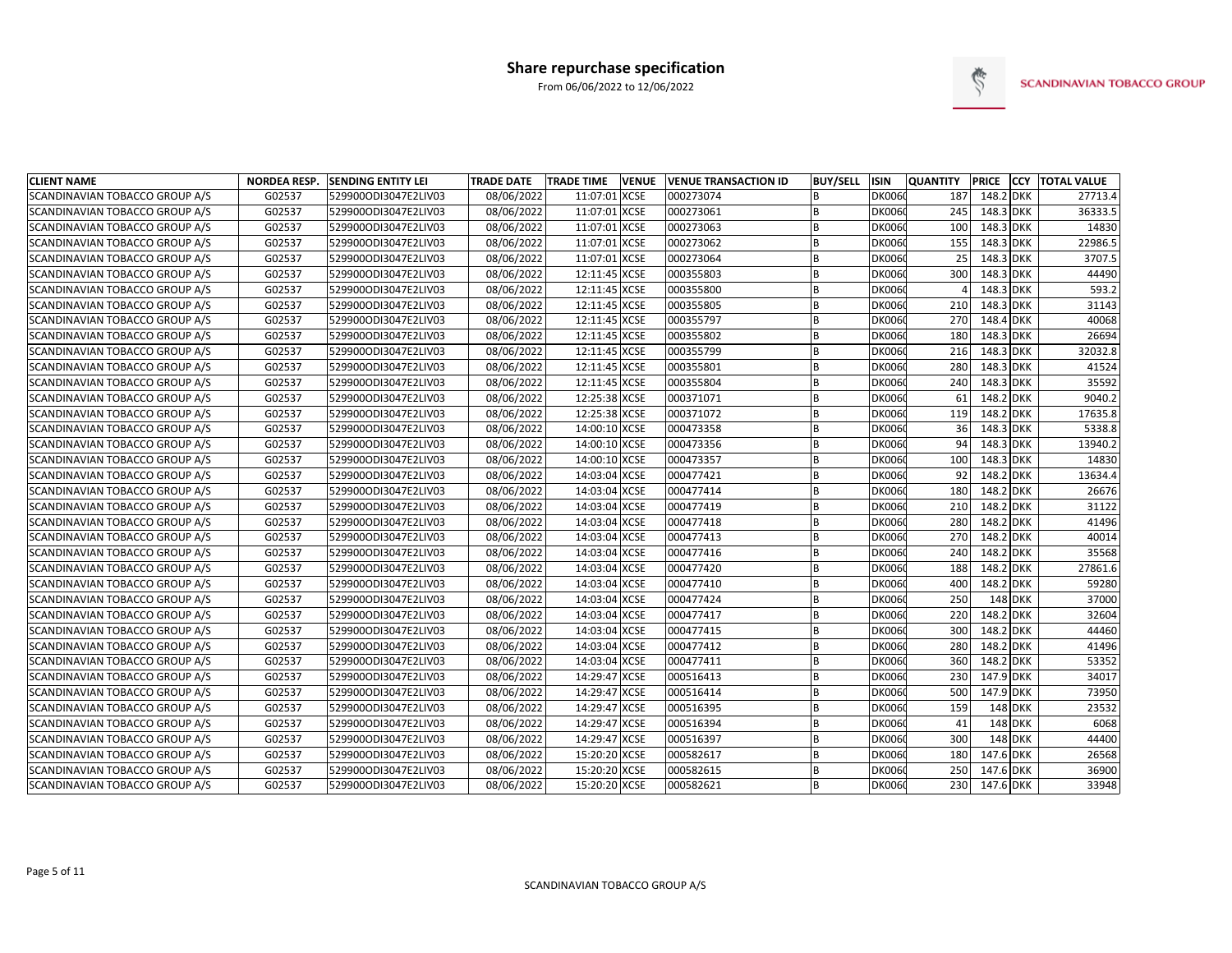

| <b>CLIENT NAME</b>             |        | NORDEA RESP. SENDING ENTITY LEI | <b>TRADE DATE</b> | <b>TRADE TIME</b> | <b>VENUE</b> | <b>VENUE TRANSACTION ID</b> | <b>BUY/SELL</b> | <b>ISIN</b>   | <b>QUANTITY</b> | <b>PRICE</b> |                | <b>CCY TOTAL VALUE</b> |
|--------------------------------|--------|---------------------------------|-------------------|-------------------|--------------|-----------------------------|-----------------|---------------|-----------------|--------------|----------------|------------------------|
| SCANDINAVIAN TOBACCO GROUP A/S | G02537 | 529900ODI3047E2LIV03            | 08/06/2022        | 15:20:20 XCSE     |              | 000582614                   | B               | DK0060        | 220             | 147.6 DKK    |                | 32472                  |
| SCANDINAVIAN TOBACCO GROUP A/S | G02537 | 529900ODI3047E2LIV03            | 08/06/2022        | 15:20:20 XCSE     |              | 000582611                   | <sub>R</sub>    | <b>DK0060</b> | 450             | 147.6 DKK    |                | 66420                  |
| SCANDINAVIAN TOBACCO GROUP A/S | G02537 | 529900ODI3047E2LIV03            | 08/06/2022        | 15:20:20 XCSE     |              | 000582613                   | B               | <b>DK0060</b> | 250             | 147.6 DKK    |                | 36900                  |
| SCANDINAVIAN TOBACCO GROUP A/S | G02537 | 529900ODI3047E2LIV03            | 08/06/2022        | 15:20:20 XCSE     |              | 000582620                   | B               | <b>DK0060</b> | 280             | 147.6 DKK    |                | 41328                  |
| SCANDINAVIAN TOBACCO GROUP A/S | G02537 | 529900ODI3047E2LIV03            | 08/06/2022        | 15:20:20 XCSE     |              | 000582610                   | B               | <b>DK0060</b> | 180             | 147.6 DKK    |                | 26568                  |
| SCANDINAVIAN TOBACCO GROUP A/S | G02537 | 529900ODI3047E2LIV03            | 08/06/2022        | 15:36:13 XCSE     |              | 000609732                   | B               | <b>DK0060</b> | 210             | 147.4 DKK    |                | 30954                  |
| SCANDINAVIAN TOBACCO GROUP A/S | G02537 | 529900ODI3047E2LIV03            | 08/06/2022        | 15:36:13 XCSE     |              | 000609725                   |                 | <b>DK0060</b> | 190             | 147.5 DKK    |                | 28025                  |
| SCANDINAVIAN TOBACCO GROUP A/S | G02537 | 529900ODI3047E2LIV03            | 08/06/2022        | 15:36:13 XCSE     |              | 000609724                   | B               | <b>DK0060</b> | 300             | 147.5 DKK    |                | 44250                  |
| SCANDINAVIAN TOBACCO GROUP A/S | G02537 | 529900ODI3047E2LIV03            | 08/06/2022        | 15:41:33 XCSE     |              | 000621662                   | <sub>R</sub>    | <b>DK0060</b> |                 | 147.1 DKK    |                | 441.3                  |
| SCANDINAVIAN TOBACCO GROUP A/S | G02537 | 529900ODI3047E2LIV03            | 08/06/2022        | 15:41:33 XCSE     |              | 000621661                   | <sub>R</sub>    | <b>DK0060</b> | 94              | 147.1 DKK    |                | 13827.4                |
| SCANDINAVIAN TOBACCO GROUP A/S | G02537 | 529900ODI3047E2LIV03            | 08/06/2022        | 15:41:33 XCSE     |              | 000621660                   | B               | <b>DK0060</b> | 183             | 147.1 DKK    |                | 26919.3                |
| SCANDINAVIAN TOBACCO GROUP A/S | G02537 | 529900ODI3047E2LIV03            | 08/06/2022        | 15:52:51 XCSE     |              | 000643657                   | B               | <b>DK0060</b> | 240             | 147.3 DKK    |                | 35352                  |
| SCANDINAVIAN TOBACCO GROUP A/S | G02537 | 529900ODI3047E2LIV03            | 08/06/2022        | 16:05:01 XCSE     |              | 000670541                   | B               | <b>DK0060</b> | 210             | 147.4 DKK    |                | 30954                  |
| SCANDINAVIAN TOBACCO GROUP A/S | G02537 | 529900ODI3047E2LIV03            | 08/06/2022        | 16:05:01 XCSE     |              | 000670551                   | B               | <b>DK0060</b> | 129             | 147.4 DKK    |                | 19014.6                |
| SCANDINAVIAN TOBACCO GROUP A/S | G02537 | 529900ODI3047E2LIV03            | 08/06/2022        | 16:05:01 XCSE     |              | 000670550                   | B               | <b>DK0060</b> | 151             | 147.4 DKK    |                | 22257.4                |
| SCANDINAVIAN TOBACCO GROUP A/S | G02537 | 529900ODI3047E2LIV03            | 08/06/2022        | 16:27:03 XCSE     |              | 000714385                   | B               | <b>DK0060</b> | 200             | 147.5 DKK    |                | 29500                  |
| SCANDINAVIAN TOBACCO GROUP A/S | G02537 | 529900ODI3047E2LIV03            | 08/06/2022        | 16:36:57 XCSE     |              | 000732824                   | <sub>B</sub>    | <b>DK0060</b> | 260             | 147.5 DKK    |                | 38350                  |
| SCANDINAVIAN TOBACCO GROUP A/S | G02537 | 529900ODI3047E2LIV03            | 08/06/2022        | 16:36:58 XCSE     |              | 000732838                   | B               | <b>DK0060</b> | 200             | 147.4 DKK    |                | 29480                  |
| SCANDINAVIAN TOBACCO GROUP A/S | G02537 | 529900ODI3047E2LIV03            | 08/06/2022        | 16:36:58 XCSE     |              | 000732837                   | B               | <b>DK0060</b> | 105             | 147.4 DKK    |                | 15477                  |
| SCANDINAVIAN TOBACCO GROUP A/S | G02537 | 529900ODI3047E2LIV03            | 08/06/2022        | 16:36:58 XCSE     |              | 000732836                   | B               | <b>DK0060</b> | 290             | 147.4 DKK    |                | 42746                  |
| SCANDINAVIAN TOBACCO GROUP A/S | G02537 | 529900ODI3047E2LIV03            | 08/06/2022        | 16:36:58 XCSE     |              | 000732842                   | B               | <b>DK0060</b> | 15              | 147.4 DKK    |                | 2211                   |
| SCANDINAVIAN TOBACCO GROUP A/S | G02537 | 529900ODI3047E2LIV03            | 08/06/2022        | 16:45:13 XCSE     |              | 000748406                   | B               | <b>DK0060</b> | 250             | 147.3 DKK    |                | 36825                  |
| SCANDINAVIAN TOBACCO GROUP A/S | G02537 | 529900ODI3047E2LIV03            | 08/06/2022        | 16:45:13 XCSE     |              | 000748402                   |                 | <b>DK0060</b> | 6               | 147.3 DKK    |                | 883.8                  |
| SCANDINAVIAN TOBACCO GROUP A/S | G02537 | 529900ODI3047E2LIV03            | 08/06/2022        | 16:45:13 XCSE     |              | 000748401                   |                 | <b>DK0060</b> | 280             | 147.3 DKK    |                | 41244                  |
| SCANDINAVIAN TOBACCO GROUP A/S | G02537 | 529900ODI3047E2LIV03            | 08/06/2022        | 16:45:13 XCSE     |              | 000748403                   | <sub>R</sub>    | <b>DK0060</b> | 90              | 147.3 DKK    |                | 13257                  |
| SCANDINAVIAN TOBACCO GROUP A/S | G02537 | 529900ODI3047E2LIV03            | 08/06/2022        | 16:45:13 XCSE     |              | 000748405                   | <sub>B</sub>    | <b>DK0060</b> | 250             | 147.3 DKK    |                | 36825                  |
| SCANDINAVIAN TOBACCO GROUP A/S | G02537 | 529900ODI3047E2LIV03            | 08/06/2022        | 16:45:13 XCSE     |              | 000748404                   | B               | <b>DK0060</b> | 164             | 147.3 DKK    |                | 24157.2                |
| SCANDINAVIAN TOBACCO GROUP A/S | G02537 | 529900ODI3047E2LIV03            | 08/06/2022        | 16:45:13 XCSE     |              | 000748408                   | <b>B</b>        | <b>DK0060</b> | 310             | 147.3 DKK    |                | 45663                  |
| SCANDINAVIAN TOBACCO GROUP A/S | G02537 | 529900ODI3047E2LIV03            | 08/06/2022        | 16:45:17 XCSE     |              | 000748535                   | B               | <b>DK0060</b> | 169             | 147.1 DKK    |                | 24859.9                |
| SCANDINAVIAN TOBACCO GROUP A/S | G02537 | 529900ODI3047E2LIV03            | 08/06/2022        | 16:46:07 XCSE     |              | 000750062                   | B               | <b>DK0060</b> | 38              | 147.1 DKK    |                | 5589.8                 |
| SCANDINAVIAN TOBACCO GROUP A/S | G02537 | 529900ODI3047E2LIV03            | 08/06/2022        | 16:47:02 XCSE     |              | 000751783                   | B               | <b>DK0060</b> | 53              | 147.1 DKK    |                | 7796.3                 |
| SCANDINAVIAN TOBACCO GROUP A/S | G02537 | 529900ODI3047E2LIV03            | 09/06/2022        | 09:25:43 XCSE     |              | 000088276                   | B               | <b>DK0060</b> | 280             | 146.2 DKK    |                | 40936                  |
| SCANDINAVIAN TOBACCO GROUP A/S | G02537 | 529900ODI3047E2LIV03            | 09/06/2022        | 09:30:38 XCSE     |              | 000099603                   | <sub>B</sub>    | <b>DK0060</b> | 182             | 146 DKK      |                | 26572                  |
| SCANDINAVIAN TOBACCO GROUP A/S | G02537 | 529900ODI3047E2LIV03            | 09/06/2022        | 09:30:38 XCSE     |              | 000099602                   | B               | <b>DK0060</b> | 78              |              | <b>146 DKK</b> | 11388                  |
| SCANDINAVIAN TOBACCO GROUP A/S | G02537 | 529900ODI3047E2LIV03            | 09/06/2022        | 09:42:51 XCSE     |              | 000123212                   | B               | <b>DK0060</b> | 50              | 145.9 DKK    |                | 7295                   |
| SCANDINAVIAN TOBACCO GROUP A/S | G02537 | 529900ODI3047E2LIV03            | 09/06/2022        | 09:42:51 XCSE     |              | 000123218                   | B               | <b>DK0060</b> | 24              | 145.9 DKK    |                | 3501.6                 |
| SCANDINAVIAN TOBACCO GROUP A/S | G02537 | 529900ODI3047E2LIV03            | 09/06/2022        | 09:42:51 XCSE     |              | 000123220                   | B               | DK0060        | 170             | 145.9 DKK    |                | 24803                  |
| SCANDINAVIAN TOBACCO GROUP A/S | G02537 | 529900ODI3047E2LIV03            | 09/06/2022        | 09:42:51 XCSE     |              | 000123216                   | B               | <b>DK0060</b> |                 | 145.9 DKK    |                | 583.6                  |
| SCANDINAVIAN TOBACCO GROUP A/S | G02537 | 529900ODI3047E2LIV03            | 09/06/2022        | 09:42:51 XCSE     |              | 000123211                   |                 | DK0060        | 270             | 145.9 DKK    |                | 39393                  |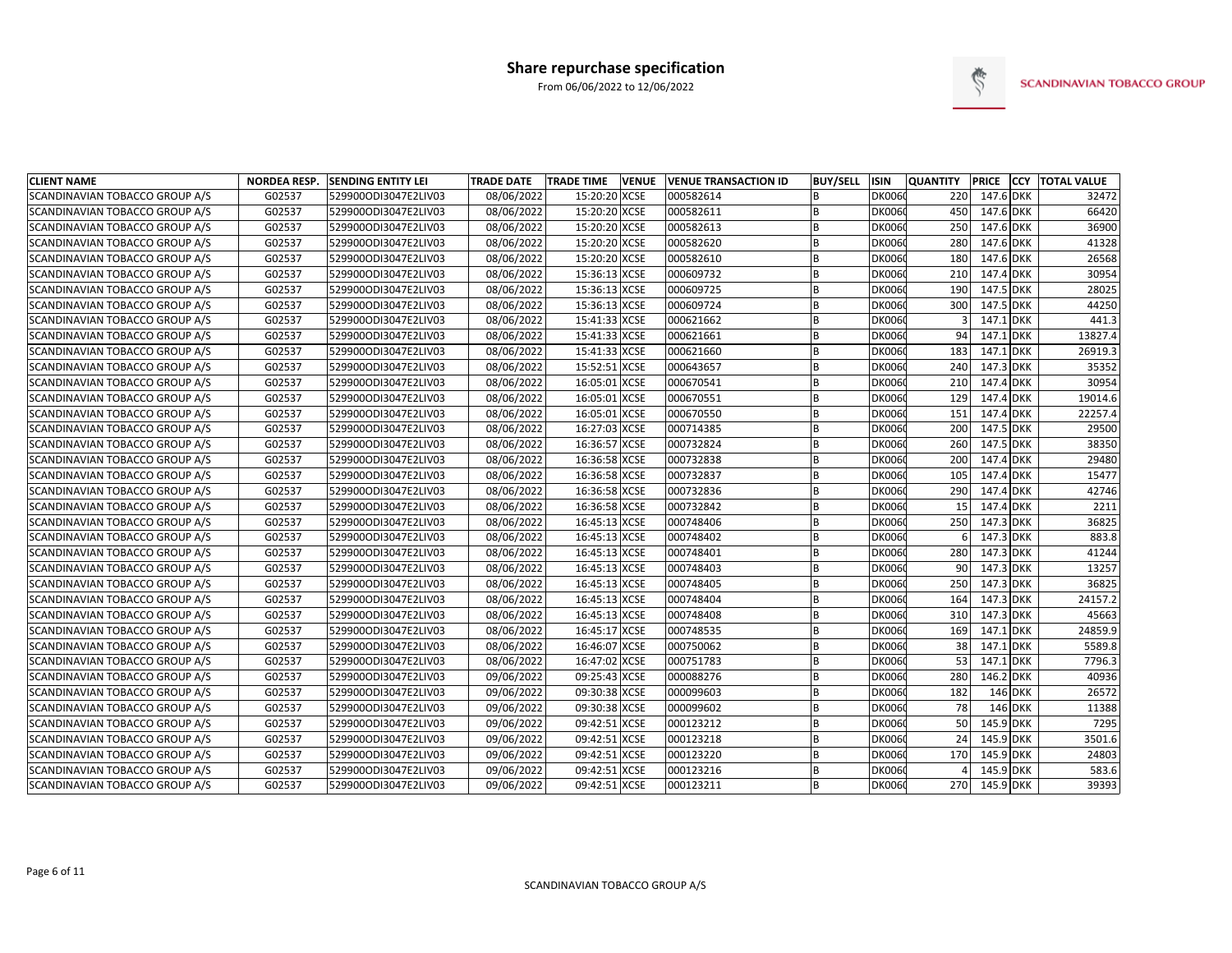

| <b>CLIENT NAME</b>             | <b>NORDEA RESP.</b> | <b>SENDING ENTITY LEI</b> | <b>TRADE DATE</b> | <b>TRADE TIME</b> | <b>VENUE</b> | <b>VENUE TRANSACTION ID</b> | <b>BUY/SELL</b> | <b>ISIN</b>   | <b>QUANTITY</b> |           | <b>PRICE CCY TOTAL VALUE</b> |
|--------------------------------|---------------------|---------------------------|-------------------|-------------------|--------------|-----------------------------|-----------------|---------------|-----------------|-----------|------------------------------|
| SCANDINAVIAN TOBACCO GROUP A/S | G02537              | 529900ODI3047E2LIV03      | 09/06/2022        | 09:42:51          | <b>XCSE</b>  | 000123219                   | <sub>B</sub>    | DK0060        | 672             | 145.9 DKK | 98044.8                      |
| SCANDINAVIAN TOBACCO GROUP A/S | G02537              | 529900ODI3047E2LIV03      | 09/06/2022        | 09:42:51 XCSE     |              | 000123214                   | B               | DK0060        | 60              | 145.9 DKK | 8754                         |
| SCANDINAVIAN TOBACCO GROUP A/S | G02537              | 529900ODI3047E2LIV03      | 09/06/2022        | 09:42:51 XCSE     |              | 000123215                   | B               | <b>DK0060</b> | 150             | 145.9 DKK | 21885                        |
| SCANDINAVIAN TOBACCO GROUP A/S | G02537              | 529900ODI3047E2LIV03      | 09/06/2022        | 09:42:51 XCSE     |              | 000123217                   | B               | DK0060        | 50              | 145.9 DKK | 7295                         |
| SCANDINAVIAN TOBACCO GROUP A/S | G02537              | 529900ODI3047E2LIV03      | 09/06/2022        | 09:42:51 XCSE     |              | 000123213                   | B               | <b>DK0060</b> | 140             | 145.9 DKK | 20426                        |
| SCANDINAVIAN TOBACCO GROUP A/S | G02537              | 529900ODI3047E2LIV03      | 09/06/2022        | 10:27:39 XCSE     |              | 000202291                   | B               | <b>DK0060</b> | 80              | 145.8 DKK | 11664                        |
| SCANDINAVIAN TOBACCO GROUP A/S | G02537              | 529900ODI3047E2LIV03      | 09/06/2022        | 10:27:39 XCSE     |              | 000202290                   | B               | <b>DK0060</b> | 280             | 145.8 DKK | 40824                        |
| SCANDINAVIAN TOBACCO GROUP A/S | G02537              | 529900ODI3047E2LIV03      | 09/06/2022        | 10:27:39 XCSE     |              | 000202289                   | <sub>B</sub>    | <b>DK0060</b> | 200             | 145.9 DKK | 29180                        |
| SCANDINAVIAN TOBACCO GROUP A/S | G02537              | 529900ODI3047E2LIV03      | 09/06/2022        | 11:14:37 XCSE     |              | 000269632                   | <sub>R</sub>    | <b>DK0060</b> | 250             | 146 DKK   | 36500                        |
| SCANDINAVIAN TOBACCO GROUP A/S | G02537              | 529900ODI3047E2LIV03      | 09/06/2022        | 11:14:37 XCSE     |              | 000269633                   | B               | <b>DK0060</b> | 220             | 146 DKK   | 32120                        |
| SCANDINAVIAN TOBACCO GROUP A/S | G02537              | 529900ODI3047E2LIV03      | 09/06/2022        | 11:14:37 XCSE     |              | 000269634                   | B               | <b>DK0060</b> | 260             | 146 DKK   | 37960                        |
| SCANDINAVIAN TOBACCO GROUP A/S | G02537              | 529900ODI3047E2LIV03      | 09/06/2022        | 11:14:37 XCSE     |              | 000269635                   | B               | <b>DK0060</b> | 170             | 146 DKK   | 24820                        |
| SCANDINAVIAN TOBACCO GROUP A/S | G02537              | 529900ODI3047E2LIV03      | 09/06/2022        | 11:14:38 XCSE     |              | 000269639                   | B               | DK0060        | 84              | 145.9 DKK | 12255.6                      |
| SCANDINAVIAN TOBACCO GROUP A/S | G02537              | 529900ODI3047E2LIV03      | 09/06/2022        | 11:14:38 XCSE     |              | 000269636                   | B               | <b>DK0060</b> | 80              | 145.9 DKK | 11672                        |
| SCANDINAVIAN TOBACCO GROUP A/S | G02537              | 529900ODI3047E2LIV03      | 09/06/2022        | 11:14:38 XCSE     |              | 000269652                   | B               | <b>DK0060</b> | 69              | 145.7 DKK | 10053.3                      |
| SCANDINAVIAN TOBACCO GROUP A/S | G02537              | 529900ODI3047E2LIV03      | 09/06/2022        | 11:14:38 XCSE     |              | 000269644                   | B               | <b>DK0060</b> | 96              | 145.8 DKK | 13996.8                      |
| SCANDINAVIAN TOBACCO GROUP A/S | G02537              | 529900ODI3047E2LIV03      | 09/06/2022        | 11:14:38 XCSE     |              | 000269646                   | B               | <b>DK0060</b> | 149             | 145.8 DKK | 21724.2                      |
| SCANDINAVIAN TOBACCO GROUP A/S | G02537              | 529900ODI3047E2LIV03      | 09/06/2022        | 11:14:38 XCSE     |              | 000269647                   | <b>B</b>        | <b>DK0060</b> | 250             | 145.8 DKK | 36450                        |
| SCANDINAVIAN TOBACCO GROUP A/S | G02537              | 529900ODI3047E2LIV03      | 09/06/2022        | 11:14:38 XCSE     |              | 000269651                   | B               | <b>DK0060</b> | 26              | 145.7 DKK | 3788.2                       |
| SCANDINAVIAN TOBACCO GROUP A/S | G02537              | 529900ODI3047E2LIV03      | 09/06/2022        | 11:14:38 XCSE     |              | 000269650                   | B               | <b>DK0060</b> | 14              | 145.7 DKK | 2039.8                       |
| SCANDINAVIAN TOBACCO GROUP A/S | G02537              | 529900ODI3047E2LIV03      | 09/06/2022        | 11:14:38 XCSE     |              | 000269637                   | B               | <b>DK0060</b> | 48              | 145.9 DKK | 7003.2                       |
| SCANDINAVIAN TOBACCO GROUP A/S | G02537              | 529900ODI3047E2LIV03      | 09/06/2022        | 11:14:38 XCSE     |              | 000269649                   | <b>B</b>        | <b>DK0060</b> | 121             | 145.7 DKK | 17629.7                      |
| SCANDINAVIAN TOBACCO GROUP A/S | G02537              | 529900ODI3047E2LIV03      | 09/06/2022        | 11:14:38 XCSE     |              | 000269654                   | B               | <b>DK0060</b> | 100             | 145.7 DKK | 14570                        |
| SCANDINAVIAN TOBACCO GROUP A/S | G02537              | 529900ODI3047E2LIV03      | 09/06/2022        | 11:14:38 XCSE     |              | 000269638                   | B               | <b>DK0060</b> | 232             | 145.9 DKK | 33848.8                      |
| SCANDINAVIAN TOBACCO GROUP A/S | G02537              | 529900ODI3047E2LIV03      | 09/06/2022        | 11:14:38 XCSE     |              | 000269640                   | <sub>R</sub>    | <b>DK0060</b> | 186             | 145.9 DKK | 27137.4                      |
| SCANDINAVIAN TOBACCO GROUP A/S | G02537              | 529900ODI3047E2LIV03      | 09/06/2022        | 11:14:38 XCSE     |              | 000269643                   | <sub>R</sub>    | <b>DK0060</b> | 14              | 145.8 DKK | 2041.2                       |
| SCANDINAVIAN TOBACCO GROUP A/S | G02537              | 529900ODI3047E2LIV03      | 09/06/2022        | 11:14:38 XCSE     |              | 000269658                   | <b>B</b>        | <b>DK0060</b> | 70              | 145.7 DKK | 10199                        |
| SCANDINAVIAN TOBACCO GROUP A/S | G02537              | 529900ODI3047E2LIV03      | 09/06/2022        | 11:14:38 XCSE     |              | 000269645                   | B               | <b>DK0060</b> | 121             | 145.8 DKK | 17641.8                      |
| SCANDINAVIAN TOBACCO GROUP A/S | G02537              | 529900ODI3047E2LIV03      | 09/06/2022        | 11:14:38 XCSE     |              | 000269657                   | B               | <b>DK0060</b> | 230             | 145.7 DKK | 33511                        |
| SCANDINAVIAN TOBACCO GROUP A/S | G02537              | 529900ODI3047E2LIV03      | 09/06/2022        | 11:14:38 XCSE     |              | 000269648                   | B               | <b>DK0060</b> | 260             | 145.8 DKK | 37908                        |
| SCANDINAVIAN TOBACCO GROUP A/S | G02537              | 529900ODI3047E2LIV03      | 09/06/2022        | 11:14:38 XCSE     |              | 000269656                   | B               | <b>DK0060</b> | 280             | 145.7 DKK | 40796                        |
| SCANDINAVIAN TOBACCO GROUP A/S | G02537              | 529900ODI3047E2LIV03      | 09/06/2022        | 11:14:38 XCSE     |              | 000269659                   | B               | <b>DK0060</b> | 160             | 145.7 DKK | 23312                        |
| SCANDINAVIAN TOBACCO GROUP A/S | G02537              | 529900ODI3047E2LIV03      | 09/06/2022        | 11:14:38 XCSE     |              | 000269655                   | B               | <b>DK0060</b> | 109             | 145.7 DKK | 15881.3                      |
| SCANDINAVIAN TOBACCO GROUP A/S | G02537              | 529900ODI3047E2LIV03      | 09/06/2022        | 11:14:38 XCSE     |              | 000269653                   | B               | <b>DK0060</b> | 31              | 145.7 DKK | 4516.7                       |
| SCANDINAVIAN TOBACCO GROUP A/S | G02537              | 529900ODI3047E2LIV03      | 09/06/2022        | 11:31:32 XCSE     |              | 000290634                   | B               | <b>DK0060</b> | 200             | 145.7 DKK | 29140                        |
| SCANDINAVIAN TOBACCO GROUP A/S | G02537              | 529900ODI3047E2LIV03      | 09/06/2022        | 11:31:32 XCSE     |              | 000290638                   | B               | <b>DK0060</b> | 93              | 145.6 DKK | 13540.8                      |
| SCANDINAVIAN TOBACCO GROUP A/S | G02537              | 529900ODI3047E2LIV03      | 09/06/2022        | 11:31:32 XCSE     |              | 000290637                   | B               | <b>DK0060</b> | 50              | 145.6 DKK | 7280                         |
| SCANDINAVIAN TOBACCO GROUP A/S | G02537              | 529900ODI3047E2LIV03      | 09/06/2022        | 11:31:32 XCSE     |              | 000290636                   | B               | DK0060        | 137             | 145.6 DKK | 19947.2                      |
| SCANDINAVIAN TOBACCO GROUP A/S | G02537              | 529900ODI3047E2LIV03      | 09/06/2022        | 11:31:32 XCSE     |              | 000290632                   | <b>B</b>        | DK0060        | 220             | 145.7 DKK | 32054                        |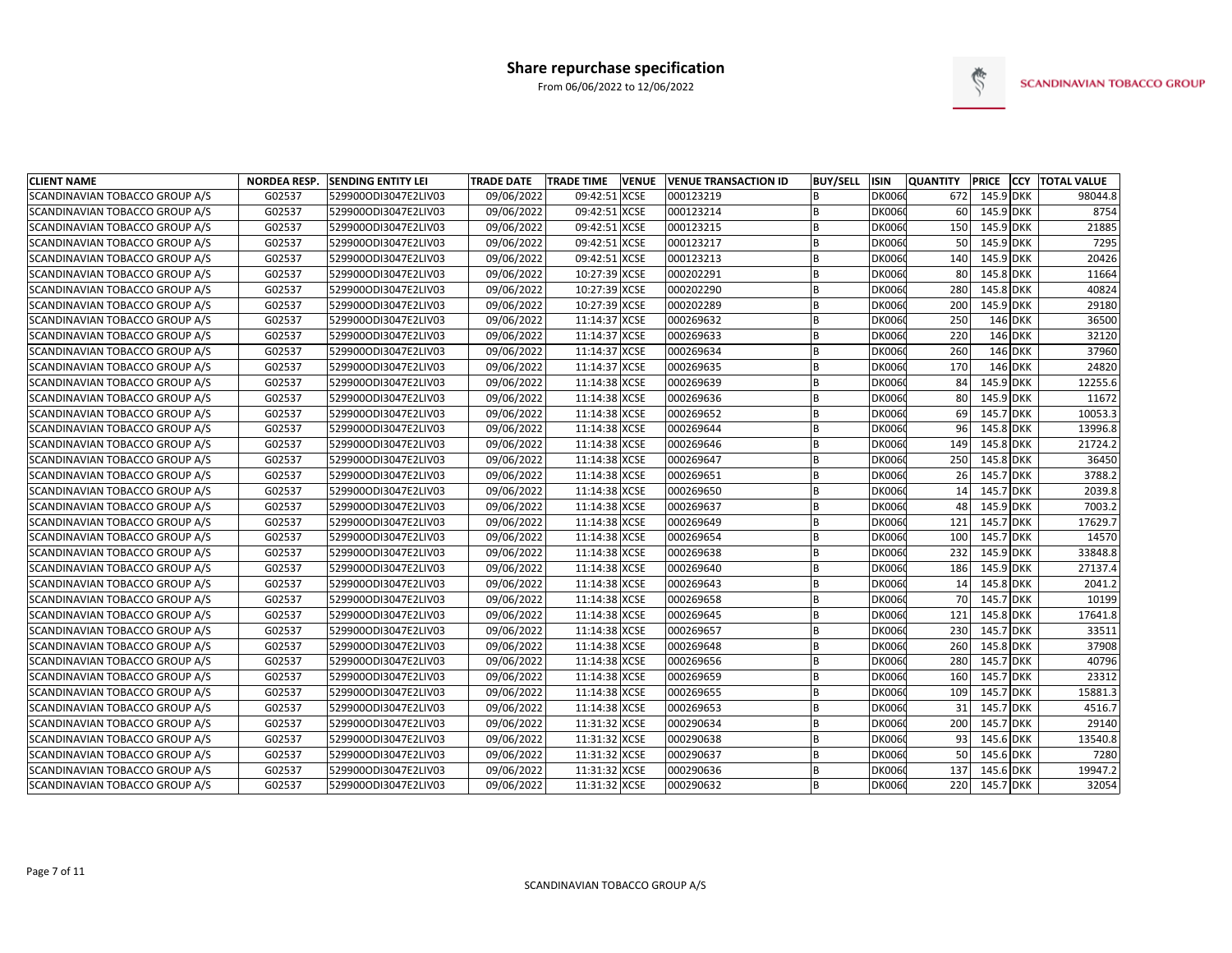

| <b>CLIENT NAME</b>                    | <b>NORDEA RESP.</b> | <b>SENDING ENTITY LEI</b> | <b>TRADE DATE</b> | <b>TRADE TIME</b> | <b>VENUE</b> | <b>VENUE TRANSACTION ID</b> | <b>BUY/SELL</b> | <b>ISIN</b>   | <b>QUANTITY</b> | <b>PRICE</b> |         | <b>CCY TOTAL VALUE</b> |
|---------------------------------------|---------------------|---------------------------|-------------------|-------------------|--------------|-----------------------------|-----------------|---------------|-----------------|--------------|---------|------------------------|
| SCANDINAVIAN TOBACCO GROUP A/S        | G02537              | 529900ODI3047E2LIV03      | 09/06/2022        | 11:47:29 XCSE     |              | 000310837                   | R               | <b>DK0060</b> | 250             | 145.3 DKK    |         | 36325                  |
| SCANDINAVIAN TOBACCO GROUP A/S        | G02537              | 529900ODI3047E2LIV03      | 09/06/2022        | 11:47:29 XCSE     |              | 000310825                   | R               | <b>DK0060</b> | 117             | 145.4 DKK    |         | 17011.8                |
| SCANDINAVIAN TOBACCO GROUP A/S        | G02537              | 529900ODI3047E2LIV03      | 09/06/2022        | 11:47:29 XCSE     |              | 000310826                   | B               | <b>DK0060</b> | 73              | 145.4 DKK    |         | 10614.2                |
| SCANDINAVIAN TOBACCO GROUP A/S        | G02537              | 529900ODI3047E2LIV03      | 09/06/2022        | 11:59:09 XCSE     |              | 000324943                   | B               | <b>DK0060</b> | 280             | 145.3 DKK    |         | 40684                  |
| SCANDINAVIAN TOBACCO GROUP A/S        | G02537              | 529900ODI3047E2LIV03      | 09/06/2022        | 12:14:01 XCSE     |              | 000340276                   | R               | <b>DK0060</b> | 93              |              | 145 DKK | 13485                  |
| SCANDINAVIAN TOBACCO GROUP A/S        | G02537              | 529900ODI3047E2LIV03      | 09/06/2022        | 12:14:01 XCSE     |              | 000340275                   | B               | <b>DK0060</b> | 137             |              | 145 DKK | 19865                  |
| SCANDINAVIAN TOBACCO GROUP A/S        | G02537              | 529900ODI3047E2LIV03      | 09/06/2022        | 12:33:06 XCSE     |              | 000361574                   | B               | <b>DK0060</b> | 93              | 144.8 DKK    |         | 13466.4                |
| <b>SCANDINAVIAN TOBACCO GROUP A/S</b> | G02537              | 529900ODI3047E2LIV03      | 09/06/2022        | 12:33:06 XCSE     |              | 000361575                   | R               | <b>DK0060</b> | 36              | 144.8 DKK    |         | 5212.8                 |
| SCANDINAVIAN TOBACCO GROUP A/S        | G02537              | 529900ODI3047E2LIV03      | 09/06/2022        | 12:33:06 XCSE     |              | 000361576                   | R               | <b>DK0060</b> | 17              | 144.8 DKK    |         | 2461.6                 |
| SCANDINAVIAN TOBACCO GROUP A/S        | G02537              | 529900ODI3047E2LIV03      | 09/06/2022        | 12:33:06 XCSE     |              | 000361577                   | R               | <b>DK0060</b> | 144             | 144.8 DKK    |         | 20851.2                |
| SCANDINAVIAN TOBACCO GROUP A/S        | G02537              | 529900ODI3047E2LIV03      | 09/06/2022        | 12:33:06 XCSE     |              | 000361579                   |                 | <b>DK0060</b> | 158             | 144.8 DKK    |         | 22878.4                |
| SCANDINAVIAN TOBACCO GROUP A/S        | G02537              | 529900ODI3047E2LIV03      | 09/06/2022        | 12:33:06 XCSE     |              | 000361578                   | B               | <b>DK0060</b> | 32              | 144.8 DKK    |         | 4633.6                 |
| SCANDINAVIAN TOBACCO GROUP A/S        | G02537              | 529900ODI3047E2LIV03      | 09/06/2022        | 12:48:01 XCSE     |              | 000379077                   | R               | <b>DK0060</b> | 290             | 144.7 DKK    |         | 41963                  |
| SCANDINAVIAN TOBACCO GROUP A/S        | G02537              | 529900ODI3047E2LIV03      | 09/06/2022        | 12:48:01 XCSE     |              | 000379078                   | B               | <b>DK0060</b> | 230             | 144.7 DKK    |         | 33281                  |
| SCANDINAVIAN TOBACCO GROUP A/S        | G02537              | 529900ODI3047E2LIV03      | 09/06/2022        | 12:48:01 XCSE     |              | 000379075                   | B               | <b>DK0060</b> | 128             | 144.7 DKK    |         | 18521.6                |
| SCANDINAVIAN TOBACCO GROUP A/S        | G02537              | 529900ODI3047E2LIV03      | 09/06/2022        | 12:48:01 XCSE     |              | 000379076                   | R               | <b>DK0060</b> | 72              | 144.7 DKK    |         | 10418.4                |
| SCANDINAVIAN TOBACCO GROUP A/S        | G02537              | 529900ODI3047E2LIV03      | 09/06/2022        | 13:04:24 XCSE     |              | 000397705                   | B               | <b>DK0060</b> | 31              | 144.8 DKK    |         | 4488.8                 |
| SCANDINAVIAN TOBACCO GROUP A/S        | G02537              | 529900ODI3047E2LIV03      | 09/06/2022        | 13:48:27 XCSE     |              | 000464283                   | R               | <b>DK0060</b> | 180             | 144.8 DKK    |         | 26064                  |
| SCANDINAVIAN TOBACCO GROUP A/S        | G02537              | 529900ODI3047E2LIV03      | 09/06/2022        | 13:48:27 XCSE     |              | 000464282                   | B               | <b>DK0060</b> | 167             | 144.8 DKK    |         | 24181.6                |
| SCANDINAVIAN TOBACCO GROUP A/S        | G02537              | 529900ODI3047E2LIV03      | 09/06/2022        | 13:48:27 XCSE     |              | 000464280                   | R               | <b>DK0060</b> | 149             | 144.8 DKK    |         | 21575.2                |
| SCANDINAVIAN TOBACCO GROUP A/S        | G02537              | 529900ODI3047E2LIV03      | 09/06/2022        | 13:48:27 XCSE     |              | 000464281                   | B               | <b>DK0060</b> | 83              | 144.8 DKK    |         | 12018.4                |
| SCANDINAVIAN TOBACCO GROUP A/S        | G02537              | 529900ODI3047E2LIV03      | 09/06/2022        | 13:48:27 XCSE     |              | 000464279                   | R               | <b>DK0060</b> | 20              | 144.8 DKK    |         | 2896                   |
| SCANDINAVIAN TOBACCO GROUP A/S        | G02537              | 529900ODI3047E2LIV03      | 09/06/2022        | 13:48:27 XCSE     |              | 000464284                   | B               | <b>DK0060</b> | 280             | 144.8 DKK    |         | 40544                  |
| SCANDINAVIAN TOBACCO GROUP A/S        | G02537              | 529900ODI3047E2LIV03      | 09/06/2022        | 13:48:27 XCSE     |              | 000464285                   | R               | <b>DK0060</b> | 220             | 144.8 DKK    |         | 31856                  |
| SCANDINAVIAN TOBACCO GROUP A/S        | G02537              | 529900ODI3047E2LIV03      | 09/06/2022        | 13:48:27 XCSE     |              | 000464286                   | R               | <b>DK0060</b> | 210             | 144.8 DKK    |         | 30408                  |
| SCANDINAVIAN TOBACCO GROUP A/S        | G02537              | 529900ODI3047E2LIV03      | 09/06/2022        | 13:53:01 XCSE     |              | 000471487                   | B               | <b>DK0060</b> | 250             | 144.5 DKK    |         | 36125                  |
| SCANDINAVIAN TOBACCO GROUP A/S        | G02537              | 529900ODI3047E2LIV03      | 09/06/2022        | 14:14:08 XCSE     |              | 000499529                   |                 | <b>DK0060</b> | 23              | 144.2 DKK    |         | 3316.6                 |
| SCANDINAVIAN TOBACCO GROUP A/S        | G02537              | 529900ODI3047E2LIV03      | 09/06/2022        | 14:14:08 XCSE     |              | 000499526                   | В               | <b>DK0060</b> | 89              | 144.2 DKK    |         | 12833.8                |
| SCANDINAVIAN TOBACCO GROUP A/S        | G02537              | 529900ODI3047E2LIV03      | 09/06/2022        | 14:14:08 XCSE     |              | 000499528                   | B               | <b>DK0060</b> | 150             | 144.2 DKK    |         | 21630                  |
| SCANDINAVIAN TOBACCO GROUP A/S        | G02537              | 529900ODI3047E2LIV03      | 09/06/2022        | 14:14:08 XCSE     |              | 000499527                   | B               | <b>DK0060</b> | 107             | 144.2 DKK    |         | 15429.4                |
| SCANDINAVIAN TOBACCO GROUP A/S        | G02537              | 529900ODI3047E2LIV03      | 09/06/2022        | 14:14:08 XCSE     |              | 000499523                   | B               | <b>DK0060</b> | 180             | 144.2 DKK    |         | 25956                  |
| <b>SCANDINAVIAN TOBACCO GROUP A/S</b> | G02537              | 529900ODI3047E2LIV03      | 09/06/2022        | 14:14:08 XCSE     |              | 000499525                   | R               | <b>DK0060</b> | 191             | 144.2 DKK    |         | 27542.2                |
| SCANDINAVIAN TOBACCO GROUP A/S        | G02537              | 529900ODI3047E2LIV03      | 09/06/2022        | 14:20:21 XCSE     |              | 000511461                   | R               | <b>DK0060</b> | 70              | 144.4 DKK    |         | 10108                  |
| SCANDINAVIAN TOBACCO GROUP A/S        | G02537              | 529900ODI3047E2LIV03      | 09/06/2022        | 14:31:42 XCSE     |              | 000529528                   | R               | <b>DK0060</b> | 15              | 144.4 DKK    |         | 2166                   |
| SCANDINAVIAN TOBACCO GROUP A/S        | G02537              | 529900ODI3047E2LIV03      | 09/06/2022        | 14:31:42 XCSE     |              | 000529529                   | R               | <b>DK0060</b> | 265             | 144.4 DKK    |         | 38266                  |
| SCANDINAVIAN TOBACCO GROUP A/S        | G02537              | 529900ODI3047E2LIV03      | 09/06/2022        | 14:31:42 XCSE     |              | 000529527                   | R               | <b>DK0060</b> | 130             | 144.4 DKK    |         | 18772                  |
| SCANDINAVIAN TOBACCO GROUP A/S        | G02537              | 529900ODI3047E2LIV03      | 09/06/2022        | 14:50:30 XCSE     |              | 000565477                   | B               | <b>DK0060</b> | 170             |              | 144 DKK | 24480                  |
| SCANDINAVIAN TOBACCO GROUP A/S        | G02537              | 529900ODI3047E2LIV03      | 09/06/2022        | 15:00:42 XCSE     |              | 000586286                   | R               | <b>DK0060</b> | 250             | 143.9 DKK    |         | 35975                  |
| SCANDINAVIAN TOBACCO GROUP A/S        | G02537              | 529900ODI3047E2LIV03      | 09/06/2022        | 15:00:42 XCSE     |              | 000586284                   |                 | DK0060        | 347             | 143.9 DKK    |         | 49933.3                |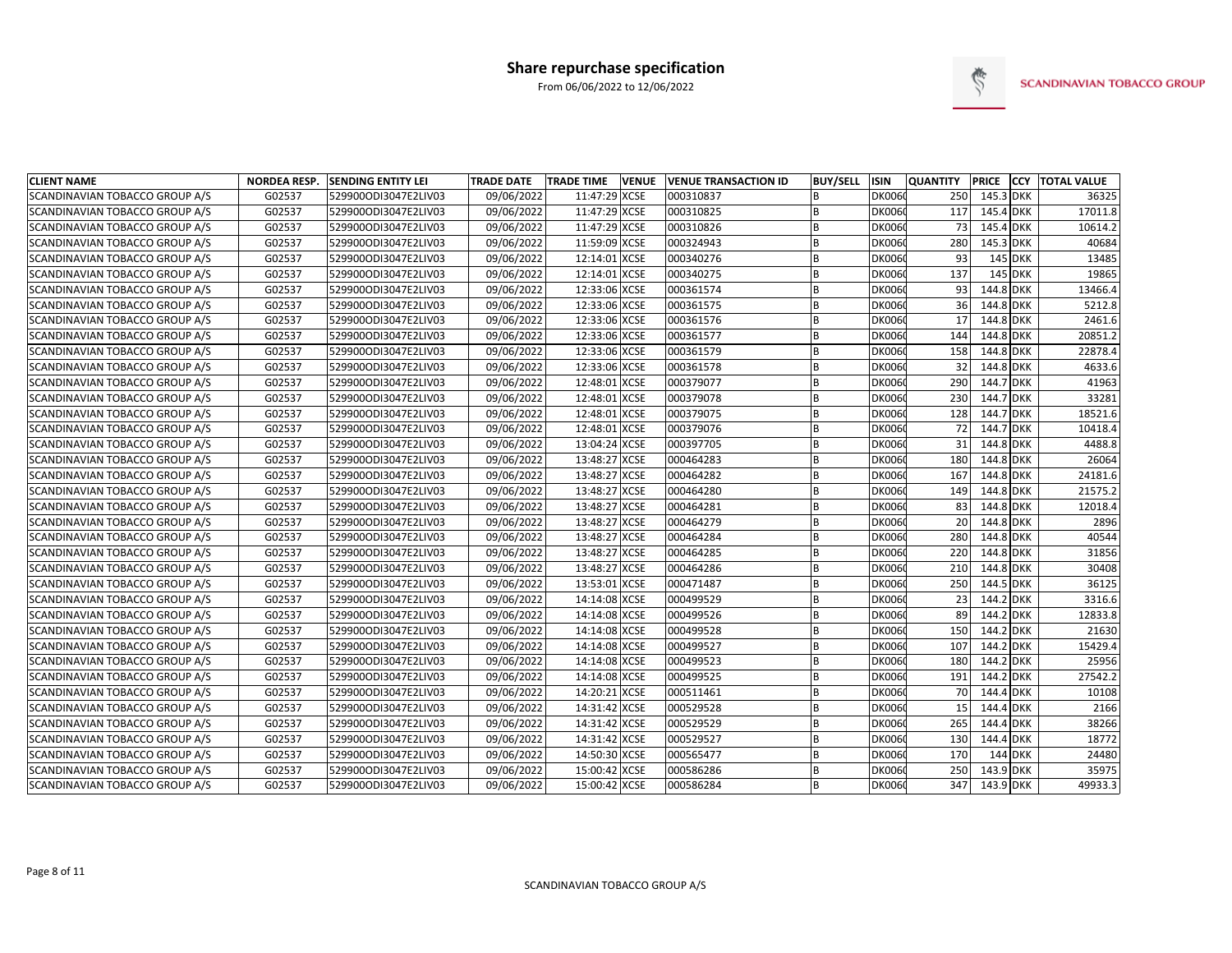

| <b>CLIENT NAME</b>                    | <b>NORDEA RESP.</b> | <b>SENDING ENTITY LEI</b> | <b>TRADE DATE</b> | <b>TRADE TIME</b> | <b>VENUE</b> | <b>VENUE TRANSACTION ID</b> | <b>BUY/SELL</b> | <b>ISIN</b>   | <b>QUANTITY</b> |           | <b>PRICE CCY TOTAL VALUE</b> |
|---------------------------------------|---------------------|---------------------------|-------------------|-------------------|--------------|-----------------------------|-----------------|---------------|-----------------|-----------|------------------------------|
| SCANDINAVIAN TOBACCO GROUP A/S        | G02537              | 529900ODI3047E2LIV03      | 09/06/2022        | 15:00:42 XCSE     |              | 000586285                   | B               | DK0060        | 23              | 143.9 DKK | 3309.7                       |
| SCANDINAVIAN TOBACCO GROUP A/S        | G02537              | 529900ODI3047E2LIV03      | 09/06/2022        | 15:51:21 XCSE     |              | 000686831                   | B               | DK0060        | 40              | 144.3 DKK | 5772                         |
| SCANDINAVIAN TOBACCO GROUP A/S        | G02537              | 529900ODI3047E2LIV03      | 09/06/2022        | 16:06:06 XCSE     |              | 000719074                   | B               | <b>DK0060</b> | 85              | 144.6 DKK | 12291                        |
| SCANDINAVIAN TOBACCO GROUP A/S        | G02537              | 529900ODI3047E2LIV03      | 09/06/2022        | 16:06:06 XCSE     |              | 000719072                   | B               | DK0060        | 180             | 144.6 DKK | 26028                        |
| SCANDINAVIAN TOBACCO GROUP A/S        | G02537              | 529900ODI3047E2LIV03      | 09/06/2022        | 16:06:06 XCSE     |              | 000719073                   | B               | <b>DK0060</b> | 225             | 144.6 DKK | 32535                        |
| SCANDINAVIAN TOBACCO GROUP A/S        | G02537              | 529900ODI3047E2LIV03      | 09/06/2022        | 16:10:32 XCSE     |              | 000729035                   | B               | <b>DK0060</b> | 50              | 144.6 DKK | 7230                         |
| SCANDINAVIAN TOBACCO GROUP A/S        | G02537              | 529900ODI3047E2LIV03      | 09/06/2022        | 16:10:32 XCSE     |              | 000729033                   | <b>B</b>        | <b>DK0060</b> | 50              | 144.6 DKK | 7230                         |
| SCANDINAVIAN TOBACCO GROUP A/S        | G02537              | 529900ODI3047E2LIV03      | 09/06/2022        | 16:10:32 XCSE     |              | 000729036                   | B               | DK0060        | 14              | 144.6 DKK | 2024.4                       |
| SCANDINAVIAN TOBACCO GROUP A/S        | G02537              | 529900ODI3047E2LIV03      | 09/06/2022        | 16:10:32 XCSE     |              | 000729032                   | B               | <b>DK0060</b> | 34              | 144.6 DKK | 4916.4                       |
| SCANDINAVIAN TOBACCO GROUP A/S        | G02537              | 529900ODI3047E2LIV03      | 09/06/2022        | 16:10:32 XCSE     |              | 000729034                   | <b>B</b>        | <b>DK0060</b> | 82              | 144.6 DKK | 11857.2                      |
| SCANDINAVIAN TOBACCO GROUP A/S        | G02537              | 529900ODI3047E2LIV03      | 09/06/2022        | 16:33:07 XCSE     |              | 000773346                   | B               | <b>DK0060</b> | 20 <sup>2</sup> | 144.4 DKK | 2888                         |
| SCANDINAVIAN TOBACCO GROUP A/S        | G02537              | 529900ODI3047E2LIV03      | 09/06/2022        | 16:33:08 XCSE     |              | 000773482                   | B               | <b>DK0060</b> | 270             | 144.3 DKK | 38961                        |
| SCANDINAVIAN TOBACCO GROUP A/S        | G02537              | 529900ODI3047E2LIV03      | 09/06/2022        | 16:33:08 XCSE     |              | 000773468                   | B               | <b>DK0060</b> | 205             | 144.4 DKK | 29602                        |
| SCANDINAVIAN TOBACCO GROUP A/S        | G02537              | 529900ODI3047E2LIV03      | 09/06/2022        | 16:33:08 XCSE     |              | 000773470                   | B               | <b>DK0060</b> | 270             | 144.4 DKK | 38988                        |
| SCANDINAVIAN TOBACCO GROUP A/S        | G02537              | 529900ODI3047E2LIV03      | 09/06/2022        | 16:33:08 XCSE     |              | 000773460                   | B               | <b>DK0060</b> | 31              | 144.4 DKK | 4476.4                       |
| SCANDINAVIAN TOBACCO GROUP A/S        | G02537              | 529900ODI3047E2LIV03      | 09/06/2022        | 16:33:08 XCSE     |              | 000773478                   | <sub>R</sub>    | <b>DK0060</b> | 72              | 144.3 DKK | 10389.6                      |
| SCANDINAVIAN TOBACCO GROUP A/S        | G02537              | 529900ODI3047E2LIV03      | 09/06/2022        | 16:33:08 XCSE     |              | 000773461                   | B               | <b>DK0060</b> | 100             | 144.4 DKK | 14440                        |
| SCANDINAVIAN TOBACCO GROUP A/S        | G02537              | 529900ODI3047E2LIV03      | 09/06/2022        | 16:33:08 XCSE     |              | 000773465                   | B               | <b>DK0060</b> | 80              | 144.4 DKK | 11552                        |
| SCANDINAVIAN TOBACCO GROUP A/S        | G02537              | 529900ODI3047E2LIV03      | 09/06/2022        | 16:33:08 XCSE     |              | 000773480                   | B               | <b>DK0060</b> | 185             | 144.3 DKK | 26695.5                      |
| SCANDINAVIAN TOBACCO GROUP A/S        | G02537              | 529900ODI3047E2LIV03      | 09/06/2022        | 16:33:08 XCSE     |              | 000773464                   | B               | <b>DK0060</b> | 11              | 144.4 DKK | 1588.4                       |
| SCANDINAVIAN TOBACCO GROUP A/S        | G02537              | 529900ODI3047E2LIV03      | 09/06/2022        | 16:33:08 XCSE     |              | 000773481                   | B               | <b>DK0060</b> | 35              | 144.3 DKK | 5050.5                       |
| SCANDINAVIAN TOBACCO GROUP A/S        | G02537              | 529900ODI3047E2LIV03      | 09/06/2022        | 16:33:08 XCSE     |              | 000773467                   |                 | DK0060        |                 | 144.4 DKK | 722                          |
| SCANDINAVIAN TOBACCO GROUP A/S        | G02537              | 529900ODI3047E2LIV03      | 09/06/2022        | 16:33:08 XCSE     |              | 000773472                   | B               | <b>DK0060</b> | 57              | 144.3 DKK | 8225.1                       |
| SCANDINAVIAN TOBACCO GROUP A/S        | G02537              | 529900ODI3047E2LIV03      | 09/06/2022        | 16:33:08 XCSE     |              | 000773466                   | <b>B</b>        | DK0060        | 179             | 144.4 DKK | 25847.6                      |
| SCANDINAVIAN TOBACCO GROUP A/S        | G02537              | 529900ODI3047E2LIV03      | 09/06/2022        | 16:33:08 XCSE     |              | 000773463                   | B               | <b>DK0060</b> | 39              | 144.4 DKK | 5631.6                       |
| SCANDINAVIAN TOBACCO GROUP A/S        | G02537              | 529900ODI3047E2LIV03      | 09/06/2022        | 16:33:08 XCSE     |              | 000773479                   | B               | <b>DK0060</b> | 35              | 144.3 DKK | 5050.5                       |
| SCANDINAVIAN TOBACCO GROUP A/S        | G02537              | 529900ODI3047E2LIV03      | 09/06/2022        | 16:33:08 XCSE     |              | 000773473                   | B               | <b>DK0060</b> | 36              | 144.3 DKK | 5194.8                       |
| SCANDINAVIAN TOBACCO GROUP A/S        | G02537              | 529900ODI3047E2LIV03      | 09/06/2022        | 16:33:08 XCSE     |              | 000773462                   | B               | <b>DK0060</b> | 50              | 144.4 DKK | 7220                         |
| SCANDINAVIAN TOBACCO GROUP A/S        | G02537              | 529900ODI3047E2LIV03      | 09/06/2022        | 16:43:43 XCSE     |              | 000795615                   | B               | <b>DK0060</b> | 210             | 144.4 DKK | 30324                        |
| SCANDINAVIAN TOBACCO GROUP A/S        | G02537              | 529900ODI3047E2LIV03      | 10/06/2022        | 09:14:47 XCSE     |              | 000068432                   | B               | <b>DK0060</b> | 230             | 143.1 DKK | 32913                        |
| SCANDINAVIAN TOBACCO GROUP A/S        | G02537              | 529900ODI3047E2LIV03      | 10/06/2022        | 09:14:47 XCSE     |              | 000068430                   | B               | <b>DK0060</b> | 230             | 143.1 DKK | 32913                        |
| SCANDINAVIAN TOBACCO GROUP A/S        | G02537              | 529900ODI3047E2LIV03      | 10/06/2022        | 09:14:47 XCSE     |              | 000068431                   | B               | <b>DK0060</b> | 240             | 143.1 DKK | 34344                        |
| <b>SCANDINAVIAN TOBACCO GROUP A/S</b> | G02537              | 529900ODI3047E2LIV03      | 10/06/2022        | 09:21:02 XCSE     |              | 000082257                   | B               | <b>DK0060</b> | 240             | 142.8 DKK | 34272                        |
| SCANDINAVIAN TOBACCO GROUP A/S        | G02537              | 529900ODI3047E2LIV03      | 10/06/2022        | 09:21:02 XCSE     |              | 000082263                   | B               | <b>DK0060</b> | 290             | 142.8 DKK | 41412                        |
| SCANDINAVIAN TOBACCO GROUP A/S        | G02537              | 529900ODI3047E2LIV03      | 10/06/2022        | 09:27:31 XCSE     |              | 000099835                   | B               | <b>DK0060</b> | 200             | 142.3 DKK | 28460                        |
| SCANDINAVIAN TOBACCO GROUP A/S        | G02537              | 529900ODI3047E2LIV03      | 10/06/2022        | 09:55:53 XCSE     |              | 000153638                   | B               | <b>DK0060</b> | 210             | 142.2 DKK | 29862                        |
| SCANDINAVIAN TOBACCO GROUP A/S        | G02537              | 529900ODI3047E2LIV03      | 10/06/2022        | 09:55:53 XCSE     |              | 000153637                   | B               | <b>DK0060</b> | 260             | 142.2 DKK | 36972                        |
| SCANDINAVIAN TOBACCO GROUP A/S        | G02537              | 529900ODI3047E2LIV03      | 10/06/2022        | 09:55:53 XCSE     |              | 000153640                   | B               | <b>DK0060</b> | 750             | 142.1 DKK | 106575                       |
| SCANDINAVIAN TOBACCO GROUP A/S        | G02537              | 529900ODI3047E2LIV03      | 10/06/2022        | 09:55:53 XCSE     |              | 000153639                   |                 | DK0060        | 280             | 142.1 DKK | 39788                        |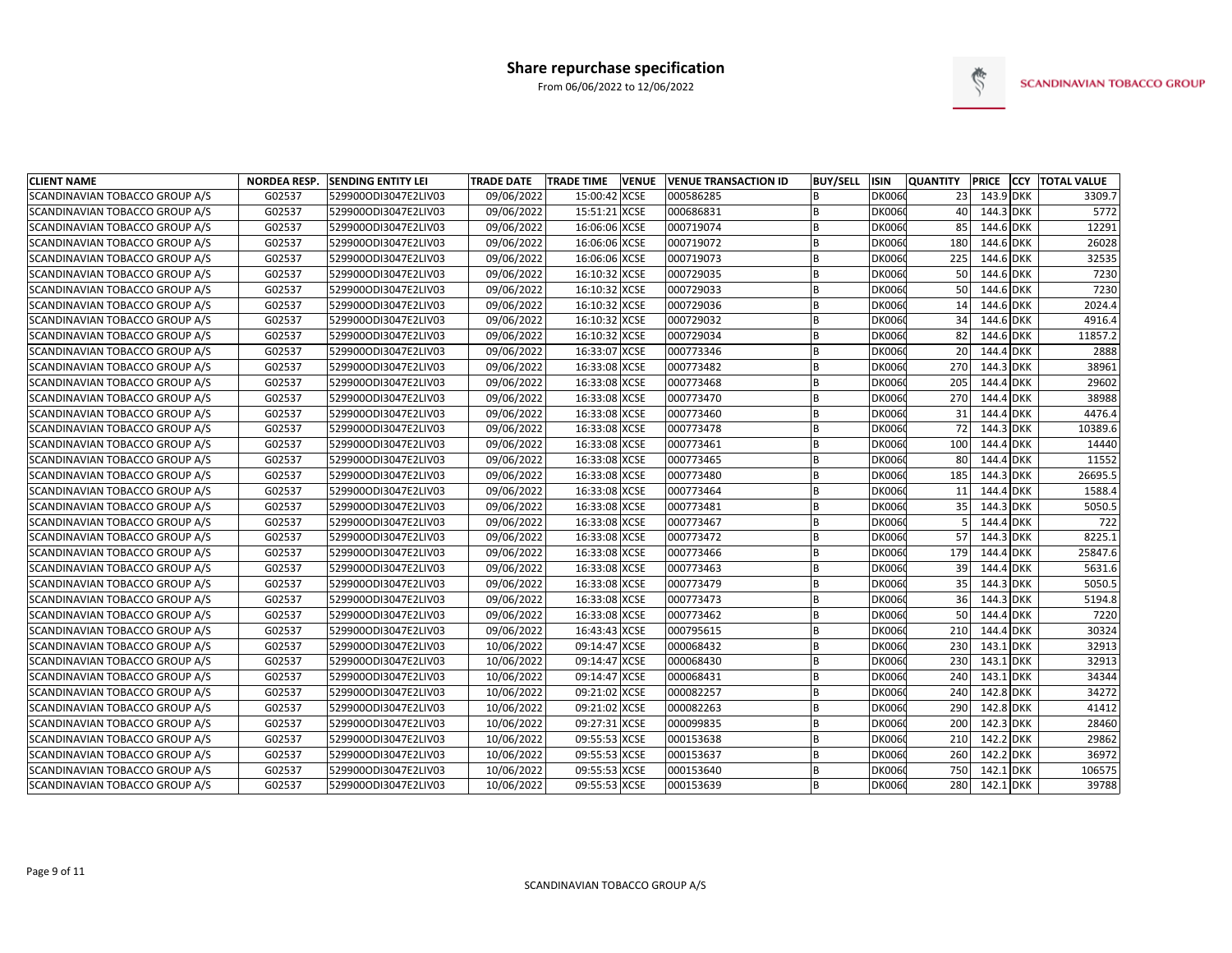

| <b>CLIENT NAME</b>             |        | NORDEA RESP. SENDING ENTITY LEI | <b>TRADE DATE</b> | <b>TRADE TIME</b><br><b>VENUE</b> | <b>VENUE TRANSACTION ID</b> | <b>BUY/SELL</b> | <b>ISIN</b>   | <b>QUANTITY</b> | <b>PRICE</b> | <b>CCY TOTAL VALUE</b> |
|--------------------------------|--------|---------------------------------|-------------------|-----------------------------------|-----------------------------|-----------------|---------------|-----------------|--------------|------------------------|
| SCANDINAVIAN TOBACCO GROUP A/S | G02537 | 529900ODI3047E2LIV03            | 10/06/2022        | 09:55:53 XCSE                     | 000153641                   | B               | <b>DK0060</b> | 230             | 142.1 DKK    | 32683                  |
| SCANDINAVIAN TOBACCO GROUP A/S | G02537 | 529900ODI3047E2LIV03            | 10/06/2022        | 10:09:27 XCSE                     | 000180718                   | B               | DK0060        | 190             | 141.7 DKK    | 26923                  |
| SCANDINAVIAN TOBACCO GROUP A/S | G02537 | 529900ODI3047E2LIV03            | 10/06/2022        | 10:10:58 XCSE                     | 000182877                   | B               | DK0060        |                 | 141.7 DKK    | 850.2                  |
| SCANDINAVIAN TOBACCO GROUP A/S | G02537 | 529900ODI3047E2LIV03            | 10/06/2022        | 10:10:58 XCSE                     | 000182876                   | B               | <b>DK0060</b> | 90              | 141.7 DKK    | 12753                  |
| SCANDINAVIAN TOBACCO GROUP A/S | G02537 | 529900ODI3047E2LIV03            | 10/06/2022        | 10:13:17 XCSE                     | 000185900                   | B               | <b>DK0060</b> | 15              | 141.7 DKK    | 2125.5                 |
| SCANDINAVIAN TOBACCO GROUP A/S | G02537 | 529900ODI3047E2LIV03            | 10/06/2022        | 10:13:17 XCSE                     | 000185899                   | B               | DK0060        | 244             | 141.7 DKK    | 34574.8                |
| SCANDINAVIAN TOBACCO GROUP A/S | G02537 | 529900ODI3047E2LIV03            | 10/06/2022        | 10:18:11 XCSE                     | 000192822                   | B               | <b>DK0060</b> | 100             | 141.7 DKK    | 14170                  |
| SCANDINAVIAN TOBACCO GROUP A/S | G02537 | 529900ODI3047E2LIV03            | 10/06/2022        | 10:20:38 XCSE                     | 000196763                   | B               | <b>DK0060</b> | 10 <sup>1</sup> | 141.7 DKK    | 1417                   |
| SCANDINAVIAN TOBACCO GROUP A/S | G02537 | 529900ODI3047E2LIV03            | 10/06/2022        | 10:20:38 XCSE                     | 000196764                   | <b>B</b>        | <b>DK0060</b> | 125             | 141.7 DKK    | 17712.5                |
| SCANDINAVIAN TOBACCO GROUP A/S | G02537 | 529900ODI3047E2LIV03            | 10/06/2022        | 10:20:38 XCSE                     | 000196765                   | B               | <b>DK0060</b> | 155             | 141.7 DKK    | 21963.5                |
| SCANDINAVIAN TOBACCO GROUP A/S | G02537 | 529900ODI3047E2LIV03            | 10/06/2022        | 10:20:38 XCSE                     | 000196766                   | B               | <b>DK0060</b> | 200             | 141.7 DKK    | 28340                  |
| SCANDINAVIAN TOBACCO GROUP A/S | G02537 | 529900ODI3047E2LIV03            | 10/06/2022        | 10:20:38 XCSE                     | 000196762                   | B               | <b>DK0060</b> | 115             | 141.7 DKK    | 16295.5                |
| SCANDINAVIAN TOBACCO GROUP A/S | G02537 | 529900ODI3047E2LIV03            | 10/06/2022        | 10:33:24 XCSE                     | 000214775                   | B               | <b>DK0060</b> | 290             | 141.5 DKK    | 41035                  |
| SCANDINAVIAN TOBACCO GROUP A/S | G02537 | 529900ODI3047E2LIV03            | 10/06/2022        | 11:09:01 XCSE                     | 000263969                   | B               | <b>DK0060</b> | 243             | 141.3 DKK    | 34335.9                |
| SCANDINAVIAN TOBACCO GROUP A/S | G02537 | 529900ODI3047E2LIV03            | 10/06/2022        | 11:09:01 XCSE                     | 000263965                   | <sub>R</sub>    | <b>DK0060</b> | 310             | 141.4 DKK    | 43834                  |
| SCANDINAVIAN TOBACCO GROUP A/S | G02537 | 529900ODI3047E2LIV03            | 10/06/2022        | 11:09:01 XCSE                     | 000263964                   | B               | <b>DK0060</b> | 220             | 141.4 DKK    | 31108                  |
| SCANDINAVIAN TOBACCO GROUP A/S | G02537 | 529900ODI3047E2LIV03            | 10/06/2022        | 11:09:01 XCSE                     | 000263970                   | B               | <b>DK0060</b> | 235             | 141.4 DKK    | 33229                  |
| SCANDINAVIAN TOBACCO GROUP A/S | G02537 | 529900ODI3047E2LIV03            | 10/06/2022        | 11:09:01 XCSE                     | 000263967                   | B               | <b>DK0060</b> | 310             | 141.4 DKK    | 43834                  |
| SCANDINAVIAN TOBACCO GROUP A/S | G02537 | 529900ODI3047E2LIV03            | 10/06/2022        | 11:09:01 XCSE                     | 000263966                   | B               | <b>DK0060</b> | 180             | 141.4 DKK    | 25452                  |
| SCANDINAVIAN TOBACCO GROUP A/S | G02537 | 529900ODI3047E2LIV03            | 10/06/2022        | 11:35:56 XCSE                     | 000300292                   | <b>B</b>        | <b>DK0060</b> | 260             | 141.6 DKK    | 36816                  |
| SCANDINAVIAN TOBACCO GROUP A/S | G02537 | 529900ODI3047E2LIV03            | 10/06/2022        | 11:35:56 XCSE                     | 000300289                   | B               | <b>DK0060</b> | 200             | 141.6 DKK    | 28320                  |
| SCANDINAVIAN TOBACCO GROUP A/S | G02537 | 529900ODI3047E2LIV03            | 10/06/2022        | 11:35:56 XCSE                     | 000300293                   | B               | <b>DK0060</b> | 180             | 141.6 DKK    | 25488                  |
| SCANDINAVIAN TOBACCO GROUP A/S | G02537 | 529900ODI3047E2LIV03            | 10/06/2022        | 11:54:41 XCSE                     | 000327802                   | B               | <b>DK0060</b> | 230             | 141.6 DKK    | 32568                  |
| SCANDINAVIAN TOBACCO GROUP A/S | G02537 | 529900ODI3047E2LIV03            | 10/06/2022        | 12:04:22 XCSE                     | 000341272                   | B               | <b>DK0060</b> | 210             | 141.4 DKK    | 29694                  |
| SCANDINAVIAN TOBACCO GROUP A/S | G02537 | 529900ODI3047E2LIV03            | 10/06/2022        | 12:04:22 XCSE                     | 000341268                   | B               | <b>DK0060</b> | 25              | 141.4 DKK    | 3535                   |
| SCANDINAVIAN TOBACCO GROUP A/S | G02537 | 529900ODI3047E2LIV03            | 10/06/2022        | 12:04:22 XCSE                     | 000341271                   | B               | <b>DK0060</b> | 290             | 141.4 DKK    | 41006                  |
| SCANDINAVIAN TOBACCO GROUP A/S | G02537 | 529900ODI3047E2LIV03            | 10/06/2022        | 12:48:35 XCSE                     | 000391216                   | B               | <b>DK0060</b> | 71              | 141.3 DKK    | 10032.3                |
| SCANDINAVIAN TOBACCO GROUP A/S | G02537 | 529900ODI3047E2LIV03            | 10/06/2022        | 12:48:35 XCSE                     | 000391208                   | B               | <b>DK0060</b> | 170             | 141.4 DKK    | 24038                  |
| SCANDINAVIAN TOBACCO GROUP A/S | G02537 | 529900ODI3047E2LIV03            | 10/06/2022        | 12:48:35 XCSE                     | 000391215                   | B               | <b>DK0060</b> | 90              | 141.4 DKK    | 12726                  |
| SCANDINAVIAN TOBACCO GROUP A/S | G02537 | 529900ODI3047E2LIV03            | 10/06/2022        | 12:48:35 XCSE                     | 000391211                   | B               | <b>DK0060</b> | 310             | 141.4 DKK    | 43834                  |
| SCANDINAVIAN TOBACCO GROUP A/S | G02537 | 529900ODI3047E2LIV03            | 10/06/2022        | 12:48:35 XCSE                     | 000391209                   | B               | <b>DK0060</b> | 85              | 141.4 DKK    | 12019                  |
| SCANDINAVIAN TOBACCO GROUP A/S | G02537 | 529900ODI3047E2LIV03            | 10/06/2022        | 12:48:35 XCSE                     | 000391210                   | <b>B</b>        | <b>DK0060</b> | 205             | 141.4 DKK    | 28987                  |
| SCANDINAVIAN TOBACCO GROUP A/S | G02537 | 529900ODI3047E2LIV03            | 10/06/2022        | 12:48:35 XCSE                     | 000391214                   | <b>B</b>        | <b>DK0060</b> | 125             | 141.4 DKK    | 17675                  |
| SCANDINAVIAN TOBACCO GROUP A/S | G02537 | 529900ODI3047E2LIV03            | 10/06/2022        | 12:48:35 XCSE                     | 000391213                   | B               | <b>DK0060</b> | 25              | 141.4 DKK    | 3535                   |
| SCANDINAVIAN TOBACCO GROUP A/S | G02537 | 529900ODI3047E2LIV03            | 10/06/2022        | 12:48:35 XCSE                     | 000391220                   | B               | <b>DK0060</b> | 127             | 141.3 DKK    | 17945.1                |
| SCANDINAVIAN TOBACCO GROUP A/S | G02537 | 529900ODI3047E2LIV03            | 10/06/2022        | 12:48:35 XCSE                     | 000391217                   | B               | <b>DK0060</b> | 236             | 141.3 DKK    | 33346.8                |
| SCANDINAVIAN TOBACCO GROUP A/S | G02537 | 529900ODI3047E2LIV03            | 10/06/2022        | 12:48:35 XCSE                     | 000391219                   | B               | <b>DK0060</b> | 153             | 141.3 DKK    | 21618.9                |
| SCANDINAVIAN TOBACCO GROUP A/S | G02537 | 529900ODI3047E2LIV03            | 10/06/2022        | 13:59:53 XCSE                     | 000470378                   |                 | <b>DK0060</b> | 260             | 141.8 DKK    | 36868                  |
| SCANDINAVIAN TOBACCO GROUP A/S | G02537 | 529900ODI3047E2LIV03            | 10/06/2022        | 13:59:53 XCSE                     | 000470377                   |                 | <b>DK0060</b> | 84              | 141.8 DKK    | 11911.2                |